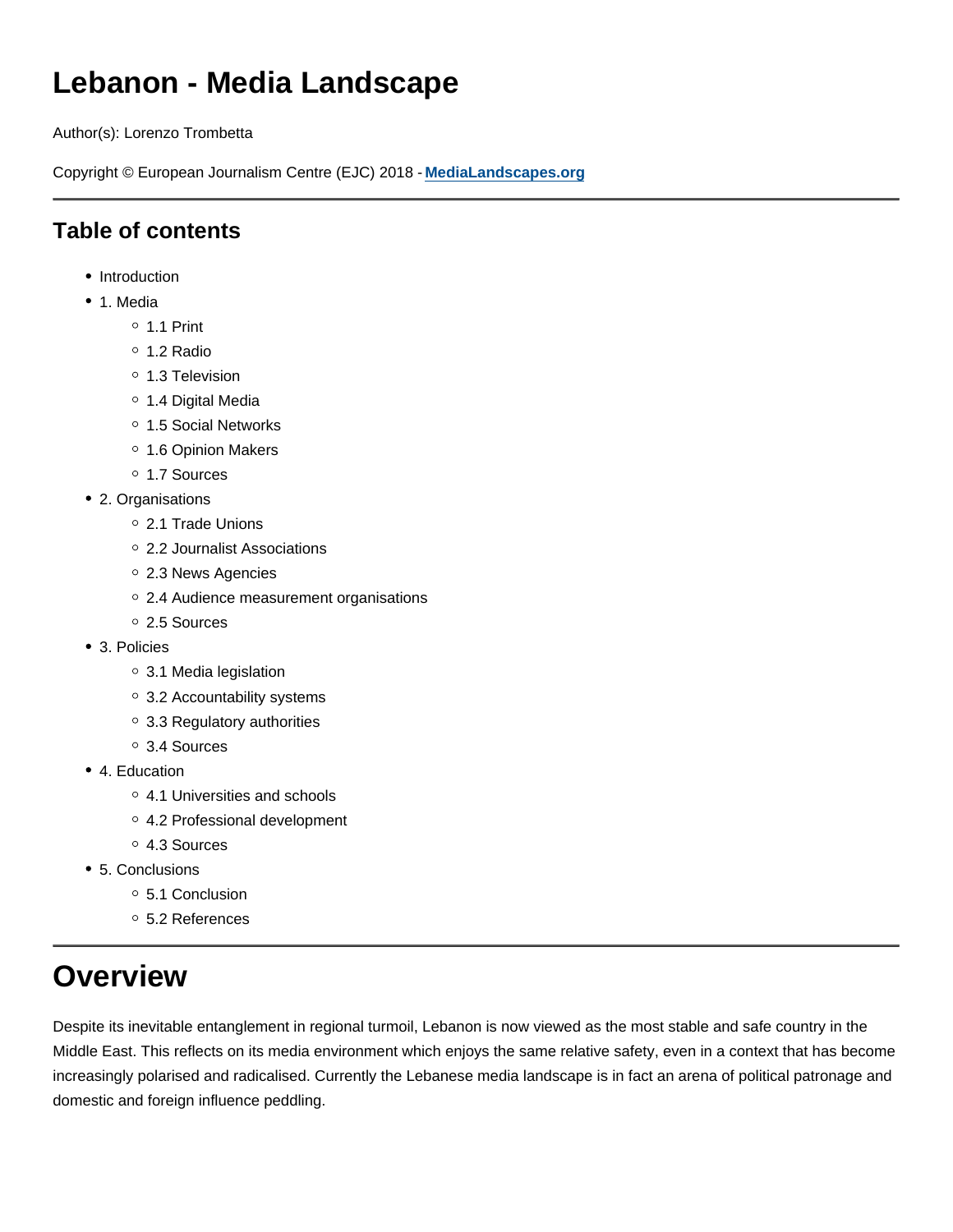The Lebanese media sector is facing a profound crisis and there are many journalists and media staff, working in the local and pan-Arab media outlets based in Beirut, who have not been paid for long time or have lost their jobs. As-Safir, a historic newspaper, was forced to close, and An-Nahar has weakened and had to restructure. Even Al-Arabiya and Al-Jazeera offices in Beirut and in the region have reduced the number of their staff members. The only media outlets that resist are those financed by large investors, linked to political-sectarian actors in the region.

In the 1970s, Lebanon offered a unique cultural openness and freedom of expression. Beirut was the region's media hub and the target of important funding for its publications. Investors included Iraq's former president Saddam Hussein, Libyan leader Muammar Gaddafi, deposed Tunisian president Ben Ali, as well as Saudi royals. Lebanese newspapers were read throughout the Arab world and used to feature articles and op-eds by personalities from all over the region. Gulf countries, but also Iraq and Libya, used to finance Lebanese newsrooms to carry out and support their political battles. As a result, the injection of foreign funding was abundant and steady. Nowadays, with the global economic crises and the new channels of the Gulf, that money has been inexorably vanishing.

From the second half of the 19th century, decades before the creation of independent Lebanon in 1946, Beirut boasted preeminence in the surrounding Arab regions for the freedom of expression enjoyed by its several newspapers. These are indeed the oldest and most important in the area. Even today, the smallest country in the Middle East is an exception compared to its Arab neighbours in terms of pluralism of the press and broad range of readers.

Despite a history of turmoil, Lebanon's well-educated and critical population has led to one of the most diverse and sophisticated press and media landscapes in the Arab Levant. With newspapers and media outlets in four different languages (Arabic, French, English and Armenian), Beirut has a vibrant media community with relatively high professional standards and free from State control. The Lebanese press does, however, reflect the limitations of the sectarian system that dominates the country, where a newspaper or a TV station is more often than not identified with one of the main religious and political groups.

With the media being entangled to the national politics and international influence peddling, journalists are often required to act like political activists. On the one hand the Lebanese State does not control media outlets, contrary to what happens in many other Arab countries; however, on the other hand, political parties have the power to influence and direct the majority of Lebanese media institutions, which therefore reflect the country's sectarian politics and all too often serve as the mouthpiece for political propaganda.

Since media outlets do not rely on readership, but rather on investors as a source of revenue, there is little – if any – interest in producing quality journalism.

It is unfortunately a common practice to bribe journalists to publish a certain piece of information, or – on the contrary – to avoid any further analysis on specific matters. With the financial crisis newsrooms have been facing, it is even harder for journalists to resist such offers.

Lebanese syndicates have asked the government to support the country's media. Former minister of information Ramzi Joreige announced in 2016 the creation of a \$10m fund to back Lebanese newspapers, but the plan was never voted on in parliament. The newly appointed minister of information Melhem Riachy, a former journalist himself, has repeatedly promised he would make any efforts to protect journalists, but no concrete measures have been adopted so far.

With the escalation of the conflict in neighbouring Syria and with the emergence of the so-called Islamic State (IS) in some regions between Iraq and Syria, Lebanon has been increasingly caught in profound political divisions mirroring the regional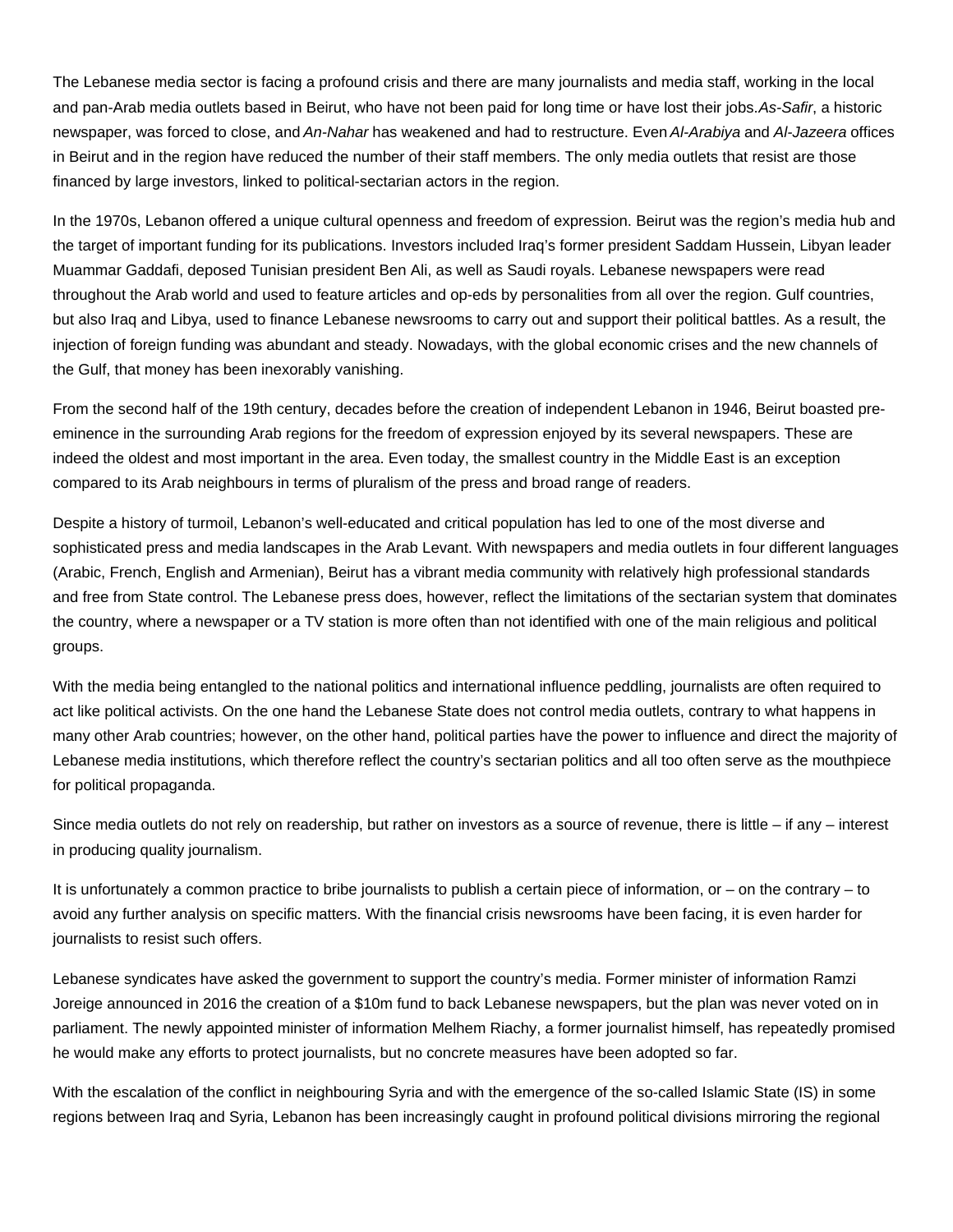fault lines. In the early times of the Syrian war, the political-sectarian parties in parliament were divided over the conflict, being deeply connected to one player or another in the region. In particular, the impact of Hezbollah's open and numerically significant involvement in Syria since 2012 has had an impact not just on the battlefield, where the Syrian government and its allies have gained momentum in many areas, but also in Lebanon. Here rising sectarian tensions have undermined the country's security and stability, with spillovers of violence from the Syrian conflict. A number of bomb attacks and deadly clashes between supporters and opponents of the Syrian president occurred mainly in Tripoli and Beirut (the twin attacks of august 2013 to two mosques in Tripoli are the deadliest in Lebanon since the end of the civil war). Moreover, the influx of Syrian refugees fleeing the war in their home country have resulted in strained relations between locals and newcomers. The UN estimates that more than one million Syrian refugees are hosted in Lebanon, which is approximately one fourth of all the people living in the country. At the same time and for more than two years, since President Michel Suleiman's mandate finished in May 2014, until October 2016, when the parliament eventually elected Michel Aoun as his successor, a power vacuum paralysed Lebanon's political institutions.

Not only have the local media been deeply influenced by this dangerous polarisation, but they have gradually become sharp tools of propaganda in the hands of opposing Lebanese political and sectarian groups, pursuing their specific political agendas. Today none of the newspapers, TVs and radios can be described as immune to the ongoing conflict, and very few attempt to maintain a neutral attitude. The Lebanese press corps has also suffered many casualties over recent years due to targeted attacks and armed conflicts, mostly connected to the war in Syria and its counter effects in Lebanese areas close to the porous border.

With the 1996 implementation of the Audiovisual Media Law (no. 382 of 1994), Lebanon became the first Arab State to authorise private radio and TV stations to operate within its borders (although a few private channels have existed since 1975). However, a huge number of small radios and TVs were subsequently declared "illegal" and thus closed, with the new licenses – due also to their extremely high fees – being given to corporate conglomerates linked to influential politicians.

According to the Internews Network Report of April 2009, many media institutions suffer from a lack of human resources, written job descriptions, organisational policies and regular performance appraisals and rely heavily on part-time staff. Moreover, 40 percent of Beirut-based media has no mission statement or organisational chart.

While about 45 percent of the surveyed organisations has over half of their staffs made up of women – notably in broadcast media – few of the women are admitted into the male-dominated areas of political journalism. Interestingly, 29 percent of the organisations do not employ women at all.

Politicians account for up to a third of many media boards of directors and often use these outlets as tools to promote their platforms, influence public opinion and seek public support. Overall they have the power to shape the entire media system: From the hiring process, to content development and internal governance. It comes as no surprise that in the majority of the cases when journalists are sued for defamation, the plaintiffs are usually politicians. Journalists charged with defamation or dissemination of false information are normally fined, but a prison sentence is still legally possible. The Internews report also found that most of the larger Lebanese media "proved to be very opaque and resistant towards revealing information about their internal operations and management."

In addition to all this, a Censorship Bureau within General Security controls the content of the information outlets. However, being its regulations vague and lacking clear standards, a high level of inconsistency and subjectivity characterise the whole censorship system. (MARCH, a Lebanese NGO, has researched and compiled cases of government censorship since the 1940's in an online "Virtual Museum of Censorship").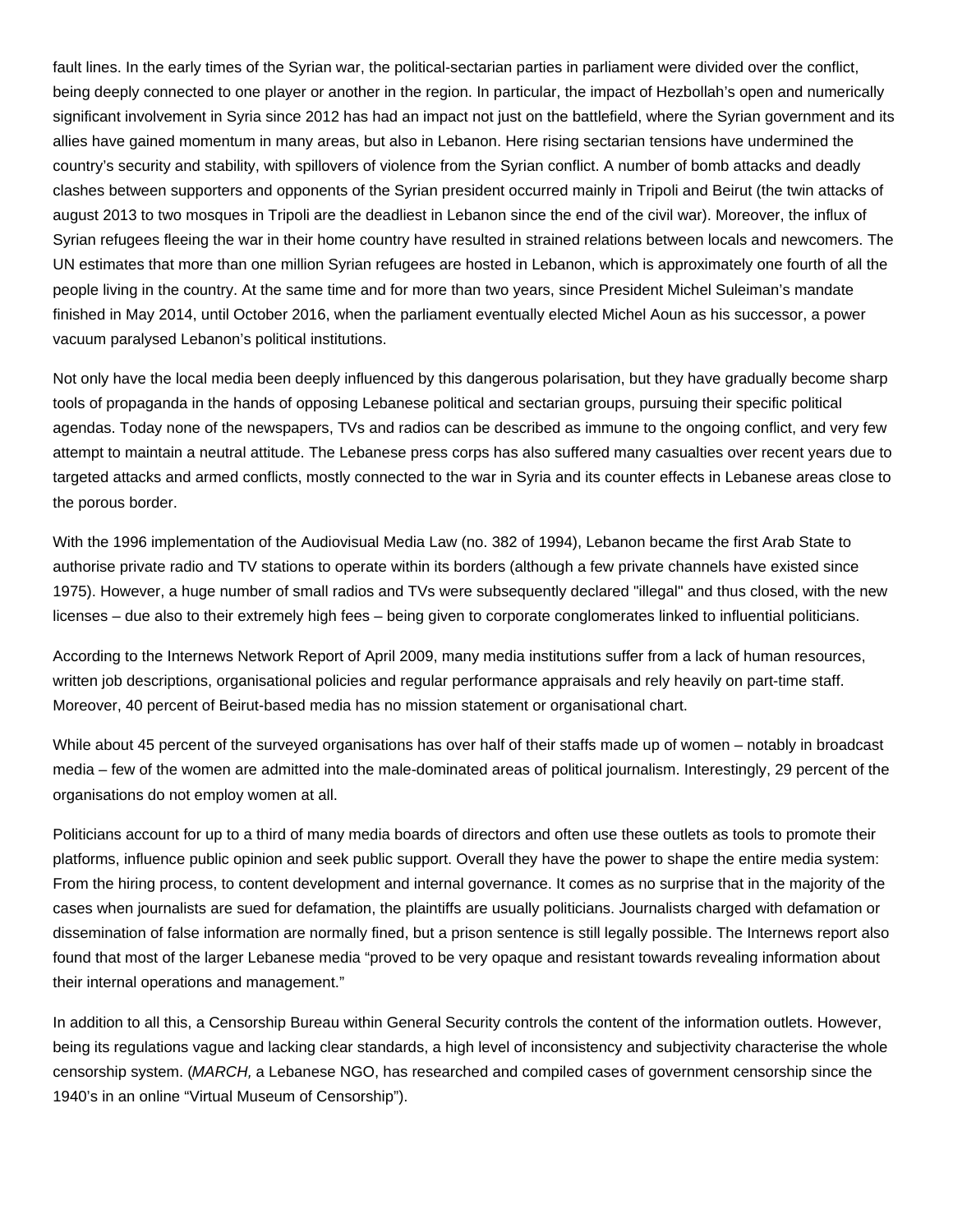# **1. Media**

### **1.1 Print**

Historically, Lebanon has had one of the highest ratios of private newspapers per head in the Arab world. However, with the rise in popularity and the rapid development of online media outlets, pan-Arab TVs and news sharing in social networks, printed newspapers have become increasingly less popular, causing a decrease in advertising revenues and sales. If this is true all over the world, in Lebanon the situation is more complicated. In fact, since their creation, Lebanese media have been receiving funding from foreign investors, who pursue their interest in the country's politics. The withdrawal of foreign funding from the Lebanese media industry started when Gulf countries launched their own TV channels and networks and it intensified more recently with the global financial crisis and the fall in oil prices. For instance, As-Safir, which used to be one of the most popular newspaper selling over 50,000 copies a day in 2010, was only selling about 10,000 copies by 2016.

Anyway, if one stops at a newsstand in Beirut he will still be surprised at the plethora of daily, weekly, monthly local newspapers and magazines, that are offered to the reader. A daily newspaper costs from €0.50 to €1. For those who cannot read Arabic, along with a rich variety of dailies, Lebanon offers a vast repertoire of weeklies and periodicals. Those focusing mainly on internal and regional political affairs and on social gossip (Al-Hawadeth, Al-Jaras, Al-Watan Al-Arabi, Ash-Shiraa, Al-Masira/An-Najwa – all in Arabic except for the two francophone L'Hebdo Magazine and La Revue du Liban, alongside with the English-language Monday Morning) – are scarcely reliable as journalistic sources, whilst the ones dedicated to business and finance – most of them in English and French (Executive, Lebanon Opportunities, Le Commerce du Levant, al-Iktissad Wal-Aama) – include a number of interesting insight features on social, economic and cultural aspects of Lebanon, in each issue.

Beirut, long before it became the capital of Lebanon, was and still is the capital of the so-called free media of the Middle East. The first Arab Jarida (newspaper), the Garden of the News (Hadigat al-Akhbar), was published in 1858 in Beirut and was followed by other illustrious gazettes. Since the 19th century, the urban elite has also played a crucial role in establishing some of the most prestigious newspapers in Egypt and in the new destinations of the Arab diaspora, such as Argentina, Brazil, France.

From a legal point of view, Lebanon has two types of licenses: one for political and another for non-political outlets. Following the 1964 press law, the number of periodicals was limited and it has since been stabilised. The Lebanese press includes about 60 licensed political publications, including around ten dailies, almost 40 weeklies and four monthly magazines reporting a total circulation of 220,000 (2008).

However, there are no accurate figures on circulation and distribution of newspapers in Lebanon and each paper makes selfpromoting claims. According to the Ministry of Information, formerly As-Safir (The Messanger) and An-Nahar (The Day) supposedly were the most read newspapers in Arabic language, with respectively 50,000 and 45,000 issues daily. However, Wissam Chehabeddine, director of planning at Media Direction OMD, estimated that An-Nahar's circulation does not exceed 15,000, a figure consistent with a 2004 **study** on Arab media by the Carnegie Endowment for International Peace. In any case, after the recent closure of As-Safir, it is fair to say the largest circulation dailies are An-Nahar and Al-Akhbar (The News, founded in 2006). If on the one hand, Al-Akhbar has always been praised for its focus on audacious and historically taboo subjects; on the other hand, it has been widely accused of being the mouthpiece of Hezbollah. Founded in 2003, Al-Balad (The Country) also registered a large circulation at an initial stage, which subsequently decreased. It is a commercial newspaper printed in tabloid format. It promotes aggressive and controversial campaigns, focusing on political, social, and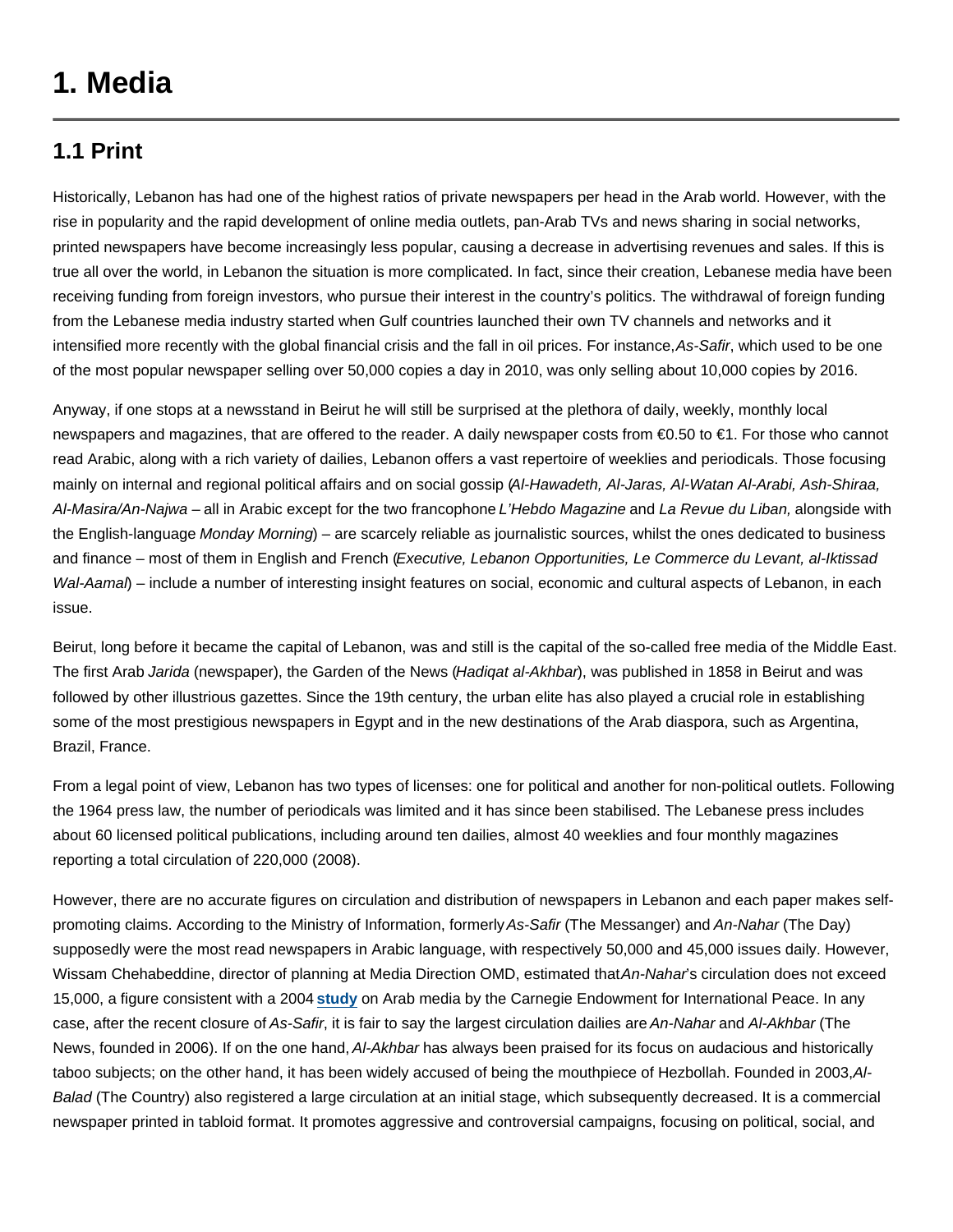cultural issues often in sensationalistic terms.

As-Safir was founded in 1974 and belongs to Talal Salman. For all its history, it has claimed to be "the voice of the voiceless" and throughout the Lebanese civil war (1975-1990), it was known for its support to the Palestinian cause and to Arab nationalism. In wider terms, for years, and at least until 1989, it represented the secular left-wing Arabintelligentsia, opposed to Washington policies and loyal to pan-Arab ideals. However, in the last decade its orientation partly shifted towards more radical positions, often supporting conservative authoritarian regimes in the region. In March 2016, it was announced that As-Safir was to close, due to financial issues, and a final edition was published. However, the newspaper was still in existence until the end of 2016, thanks to a last-minute injection of funding. This proved not to be enough though and, on 31 December 2016, after 42 years in publication, As-Safir closed down.

Also An-Nahar newspaper could soon follow the fate of As-Safir, due to the economic crisis that has hit many local and regional Beirut-based media outlets. Established in 1933 by the Orthodox Christian Tueni family, An-Nahar has been characterised by a liberal orientation, which, without denying its roots and Arab affiliations, looks to Europe and the West in general as a political and cultural reference point. Nowadays, this historical newspaper has gradually lost its role of the leading public voice of a certain segment of the Lebanese intellectual landscape. An-Nahar is no longer a reference point for the readership, in fact it has become a collectanea of local affairs news and articles concerning the immutable domestic policy debate among the usual political/sectarian actors. As many observers and readers have pointed out, the paper now "is neither fish nor fowl".

Nowadays, in addition to An-Nahar, the pro-Hezbollah Al-Akhbar and the commercial Al-Balad, smaller portions of readers are shared by the francophone L'Orient-Le Jour (resulting from the 1971 merger between L'Orient, founded in 1904, and Le Jour established in 1897) and the English-language The Daily Star (1952), which is a valuable news source for local expats and the diaspora. In 2010 a group of entrepreneurs close to the Hariri family bought the newspaper that has since adopted a stance more inclined towards the Future Movement led by current Prime Minister Saad Hariri. Malik Mroue is its chairman, but has no executive role or power. In 2015 The Daily Star started charging an online fee of US\$12 a month for readers based outside Lebanon. There is also the pro-Saudi Al-Mustagbal (The Future, established in 1995), which is the organ of the Future Movement and is owned by current prime minister and Lebanese-Saudi business tycoon Saad Hariri, son and political heir of the former premier Rafiq Hariri, killed in a blast in Beirut in 2005.

The latest additions to the Lebanese newspaper scene are Al-Jumhuriyya (The Republic) and Al-Bina' (The Construction). In fact, these papers were founded respectively in 1924 and 1958, but then their publication was suspended and only recently relaunched, appearing for the first time as daily political newspapers. The Syrian Social Nationalist Party controls Al-Bina', whilst the ownership of Al-Jumhuriyya belongs to former Minister of Defence, Elias Murr, from the Murr family's media empire.

As mentioned before, as a result of "financial difficulties", An-Nahar dismissed 50 employees in September 2009, announcing that in the following months its staff would be reduced from 300 to 220 journalists and print workers. A few months prior to that, also Al-Akhbar and Al-Mustaqbal terminated the employment of a large number of their staff writers. Moreover, in January 2009 the printing of The Daily Star was suspended for two weeks by a Lebanese court order after financial difficulties. The newspaper resumed publishing the following month, thanks to agreements with creditors on payment of accumulating debt. In this context, new business models for the media are being actively considered, with an eye to increased commercialisation, aggressive marketing and online media investments, aimed at regional audiences and competitors.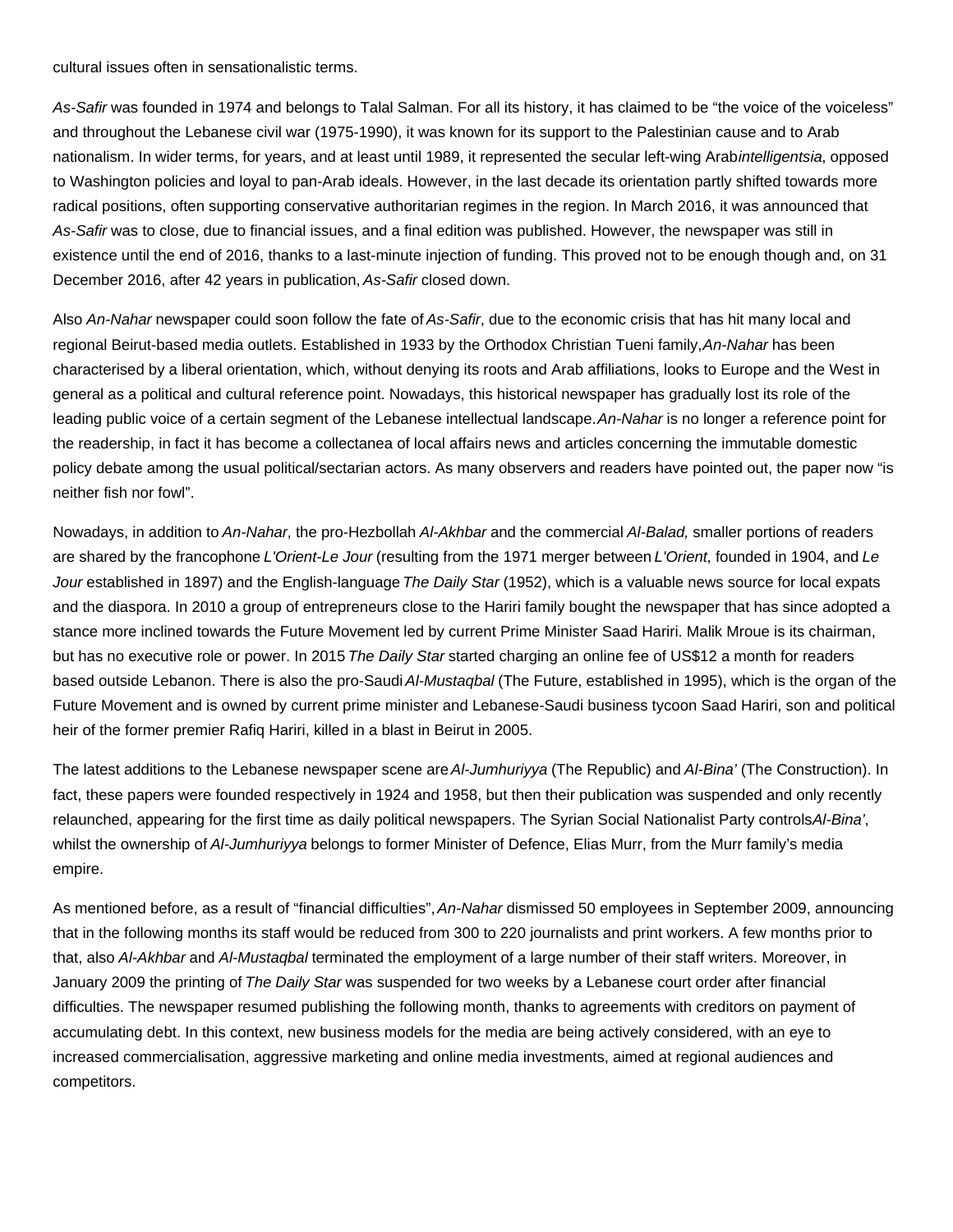# **1.2 Radio**

By the end of the Lebanese Civil War (1975-1990), around 180 unlicensed radio stations were on air. The government announced its intention to reorganize and regulate the media sector, which led to the adoption of the Audiovisual Media Law (1994). Quotas and technical criteria for licensing radio stations were established which are yet to be overhauled.

Currently there are five major radio stations in the country and a dozen of small ones, broadcasting to 85 percent of the Lebanese population (2.85 million receivers according to the latest available statistics) in the four main languages spoken in the country: Arabic, English, French, Armenian. Five of them account for the majority of listeners and there are dozens of local radio stations. The majority of the country's radio stations have commercial licenses, broadcasting music, socio-cultural programs and entertainment talk shows. Following the example of television, only a few of them have "class-A" licenses that entitle them to broadcast political content and news (the government owned Idhaat Lubnan, then Sawt Lubnan, Sawt ash-Shaab, Sawt al-Ghad, Sawt Lubnan al-Hurrand Idhaat an-Nur). As is the case for other Lebanese news media, also radio news providers, with the exception of the state-owned *Idhaat Lubnan/Radio Liban* (Radio of Lebanon, one of the first radios in the Arab world, founded in 1939), reflect their different political and religious affiliations.

Sawt Lubnan (Voice of Lebanon, 1975) is the voice of the pro-Western Christian-Maronite 'Lebanese Phalanges' party, while Idhaat an-Nur (Radio of Light) is linked to the Shiite pro-Iranian movement Hezbollah. Sawt al-Ghad (Voice of Tomorrow, 1997) is owned by the Free Patriotic Movement (Fpm) led by Maronite retired general and Hezbollah ally Michel Aoun, who was elected President of Lebanon at the end of 2016, while Sawt Lubnan al-Hurr (Voice of Free Lebanon, 1985) is affiliated with the pro-Western Christian-Maronite 'Lebanese Forces' party; Sawt ash-Shaab (Voice of the People, 1987) is controlled by the once-powerful Lebanese Communist Party.

According to the latest available statistics, the leading news radio station is Sawt al-Ghad that can boast a 19 percent reach (2010). On the other hand, Sawt Lubnan is the first commercial radio station in the country and it reached 17 percent of the population in 2010. Sawt Lubnan al-Hurr ranks third – with 15 percent audience reach in 2010 – and it mainly broadcasts Arabic-language political programs and news bulletins.

In more recent times, Lebanese radio companies have been diversifying their offer and providing a wider range of digital services, with online streaming, dedicated websites and mobile apps. Not only does this enable them to broadcast internationally, it also allows them to take advantage of new technology, like programmatic advertising.

## **1.3 Television**

Until the mid-1980s, Lebanon's television scene was limited to two private stations, La Compagnie Libanaise de Télévision and Télé-Orient. These were acquired by the government in 1977 and merged into one company called Télé-Liban.

In 1985, Christian businessmen founded LBC as the mouthpiece of the Lebanese Forces party. Soon, it became the most popular station in the country and its success encouraged other political parties and financiers to venture into the field. Subsequently, TV stations rapidly proliferated until the 1994 Audiovisual Law limited their number to a handful of stations distributed among the major politicians who also represented the major religious sects.

There are nine television broadcast stations in Lebanon. These reach more than 97 percent of the adult Lebanese audience; the country also has five digital cable television companies, Cable Vision, Econet, City TV, Digiteck and UCL. Although hundreds of thousands of viewers subscribe to cable and satellite services, many providers operate without a license. For instance, in May 2015, eight Lebanese television stations filed a lawsuit against cable and satellite companies, alleging that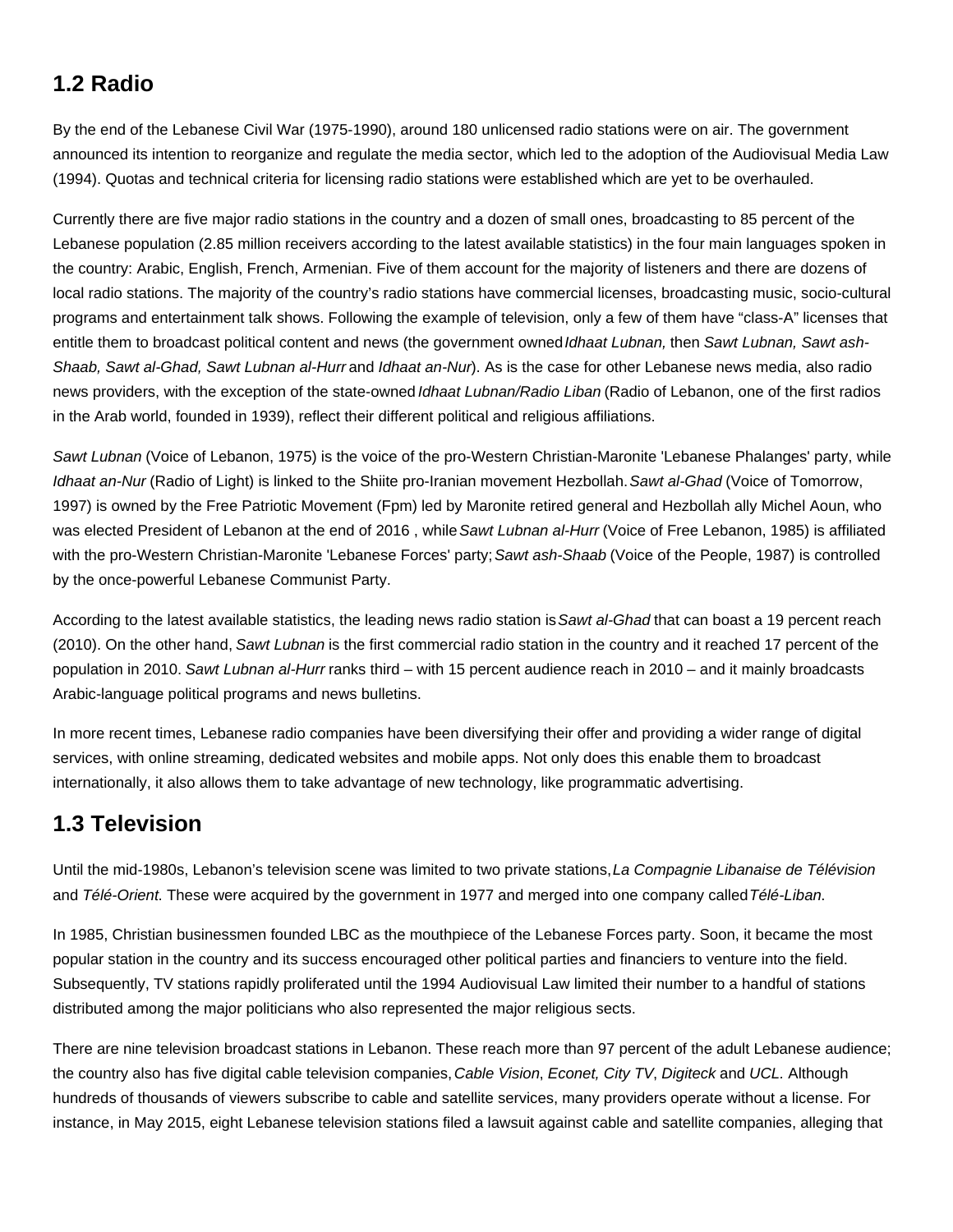they violated Articles 87 and 88 of the intellectual property law and Article 6 of the Audiovisual Law by not paying fees for the right to carry the broadcast stations' content.

With the exception of the state-owned and scarcely viewed Télé-Liban, all the other eight Lebanese TV stations are directly linked to the different political and religious rival factions of the country (the pro-Western parliamentary majority vs. the pro-Iranian opposition). The result is a general lack of professional standards in reporting local, regional and international events, whilst the news agenda is deeply influenced by the different affiliations. Moreover, the success (and the granting of licences) of these TV stations is directly related to the fortunes of the political parties that support them.

LBC is owned by Pierre Daher with Saudi Prince Walid b. Talal as one of its main shareholders. When in the mid-1980s LBC started broadcastings as the first Lebanese private TV, its popularity rapidly breached Lebanon borders. For years and long before the appearance of pan-Arab TV Al Jazeera in 1996, LBC was the most-viewed station not only in Lebanon but also in Syria and the entire Middle East. In recent years, its audience share has been declining (54 percent in 2005, 48 percent in 2007, and 43 percent in 2010, AGB-Ipsos Stat). Politically it is one of the stations belonging to the so-called 'pro-Western' spheres and its schedule mainly focuses on local talk shows and news programs and imported entertainment formats adapted to the local market.

MTV (Murr Television) belongs to the same sphere of influence. Originally created in 1991 by businessman Gabriel Murr (not connected to the Michel Murr media group), it was closed under strong Syrian pressures in 2002 and finally re-launched at the beginning of 2009. In September 2009 MTV and LBC have announced the dismissal of dozens of their employees.

The Future Television is owned by the Hariri family and its first TV channel was launched in 1993, right after the first general elections held in the country in the post civil war era. The 1992 elections were dominated by Rafiq Hariri, a long-standing key political figure representing the Saudi interests in Lebanon. It is worth mentioning that the Future News headquarter was assaulted (alongside with Al-Mustaqbal newspaper) by scores of Hezbollah-led militiamen in central Beirut and forced into closing for some days in May 2008 during the short and bloody Lebanese internal conflict. After these events, the Future Television relocated its main premises in a Christian-dominated suburb on the Eastern outskirts of the Lebanese capital for security reasons.

In the pro-Iranian sphere, Al-Mayadin (The Squares) stands out. It is a pan-Arab satellite television channel launched in June 2012 and broadcasting from Beirut. It has partially taken the place of Al-Manar Tv (Talifizyun al-Manar) affiliated with the Shiite movement Hezbollah. Its 'beacon' was launched in 1991 with the help of Iranian funds, and its harshly anti-Israel and anti-US rhetoric is now estimated to reach 15 million daily viewers worldwide. Between December 2015 and April 2016, in the midst of raising political and diplomatic tensions between Iran and Saudi Arabia, the two major Arab satellite providers – Arabsat and Nilesat – stopped broadcasting Al-Manar TV under heavy Saudi pressures.

In addition to Al-Mayadin and Al-Manar, the pro-Iranian and pro-Syrian government sphere of Lebanese public opinion could count on NBN (National Broadcasting Network). This was founded in 1996 by the Shiite speaker of the Parliament and leader of the Amal (Hope) movement Nabih Berri. In fact NBN is widely and sarcastically known in Lebanon as the acronym of 'Nabih Berri News'. In 2000, it launched its satellite channel in order to reach the Lebanese Shiite diaspora in the Arab World, Africa and Europe.

Formerly known as NewTv, the station has become Al-Jadid TV since 2001 (when it was relaunched after it reacquired the broadcasting licence following its forced closure by the government . It is owned by the local business tycoon Tahsin Khayyat and is Lebanon's fastest growing local station. Al-Jadid TV has been expanding its audience reach (21 percent in 2005, 29 percent in 2008 and 32 percent in 2010, AGB-Ipsos Stat), climbing from fourth to second rank in two years. It has a populist approach and its growing popularity is partly due to investigative reports of public relevance, which sometimes make it a real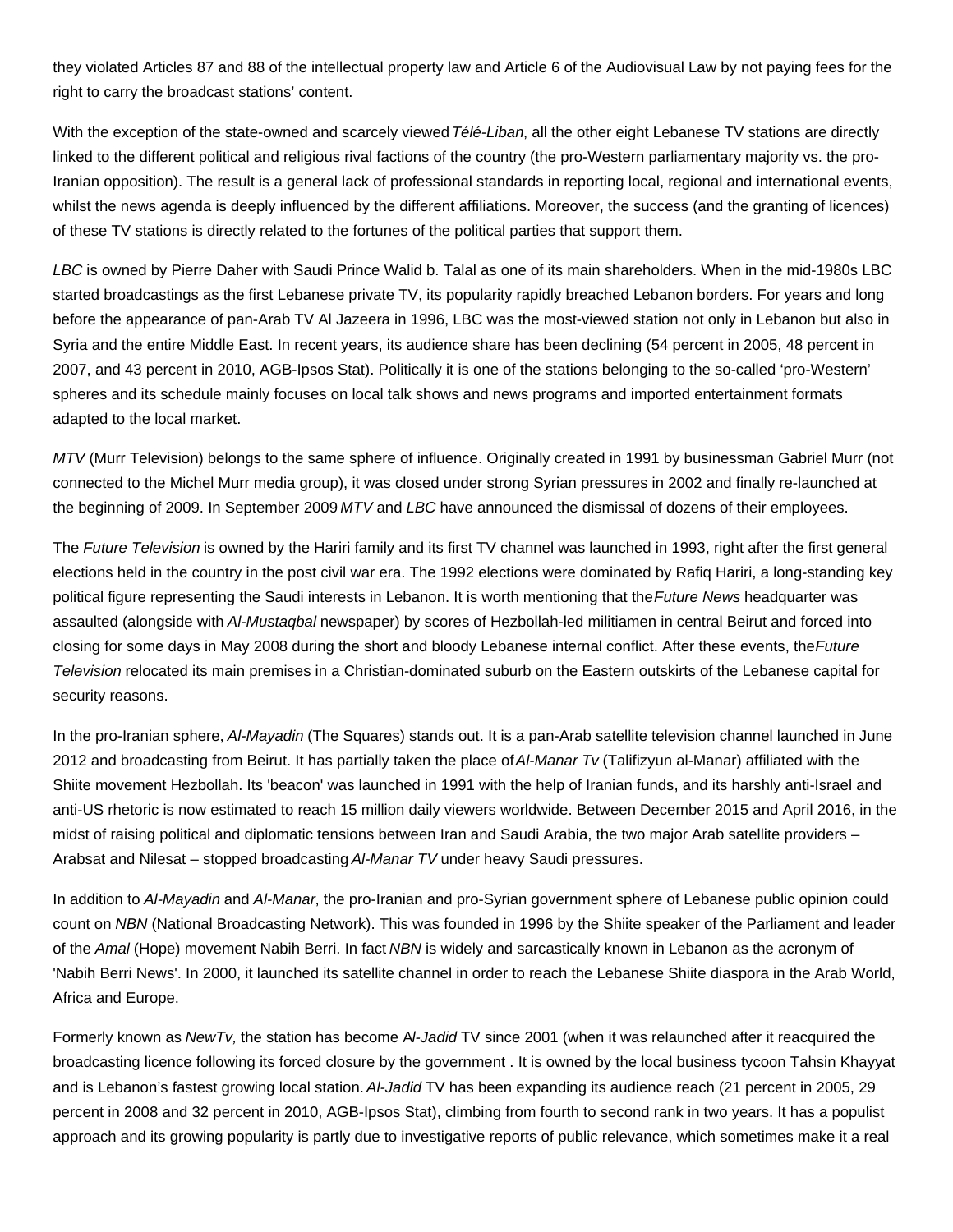embarrassment to the people in power and have caused legal issues to Khayyat.

In the midst of this predominantly Shiite media landscape, the pro-Iranian sphere can also count on the third main Christian channel, OTV (Orange TV), created in 2007 as the first Lebanese publicly-traded company by the current President of the Lebanese Republic, Fpm leader Michel Aoun. A minor TV station is Télé-Lumière (TV of Light), a religious educationallybased station launched in 1991 and owned by the Maronite Church.

# **1.4 Digital Media**

With regard to Internet services, there are currently more than 4.5 million Internet Users in Lebanon in 2016, 75.9 percent of the country population.

Through the Ogero company, the telecommunications ministry provides wireless Internet and DSL. DSL was offered for the first time in April 2007. According to recent Telecommunication Ministry figures, in few years the number of DSL subscribers has strongly increased, passing from around 18,000 in 2009 to 537,135 in 2016. Available in the main cities, the network is still under development in some rural areas. DSL services typically cost from €12 a month (2 Mbps) to €50 a month (above 8 Mbps), while wireless Internet services, offered for the first time in 2006, cost around €25 a month.

According to the **Broadband Manifesto** (May 2008), the economic growth and the social development of the country depend also on the availability of real broadband connectivity for citizens and enterprises. Despite the pressure from civil society groups, Lebanon still lacks infrastructures permitting access to a broadband connection. The country does not have a special network to transport data, which is presently being transported over the existing landline telephone network. Moreover, the international bandwidth is very low and limited, and the Telecommunications Ministry has exclusivity in establishing international gateways and transporting international traffic. There is no true competition in the Lebanese telecom market as Ogero dominates the market in a stagnant status quo environment.

Thanks to digitisation, Lebanon's residents have access to a variety of news platforms, from 24-hour cable and satellite channels to Internet sites and text message services. But this wide range of available media outlets does not translate into a greater plurality of opinions. Many new sources simply replicate the voices expressed through traditional media. The same political agendas reflected in traditional media also exist online. Even the new players, previously marginalised for political reasons and now entering the media arena, simply imitate the established and partisan status quo. Journalists interviewed by Open Society for the 2012 Mapping Digital Media report evince a distrust for the uncontrolled quality of online material and suggest that digital media outlets, which support citizen journalism, actually exacerbate partisan bias.

According to the Arab Media Outlook 2009–2013 report, the top news websites in Lebanon belong to, or mirror, the same political parties that own the country's traditional media. Regarding online media, the same study noted that 23 percent of Lebanese people read news online more than five times a week, whilst 40 percent do so between one and four times a week, and 37 percent four times a month or less. Among the most popular websites there are mainly locally created news: Lbcgroup.tv, Aljadeed.tv, the websites of the namesake TV channels, Lebanon24, a TV station based in Tripoli, in the North of the country, and Tayyar.org, mouthpiece of the FPM and close to the pro-Iranian and pro-Syrian government sphere. In particular, according to the Effective Measure report based upon data collected from 11,937 individuals who were active online in Lebanon during September 2016, *Lbcgroup.tv* showed the largest audience in Lebanon, with almost 1.2m unique browsers visiting the site during the month. Lebanon24 and Tayyar.org ranked second and third. Of the top 20 sites, Lebanonfiles and Sayidaty registered the longest average visit durations, with visitors to both sites staying for an average of 13 minutes and over.

In 2012 the magazine Forbes Middle East released the top-50 list of online newspapers in the MENA region, based on their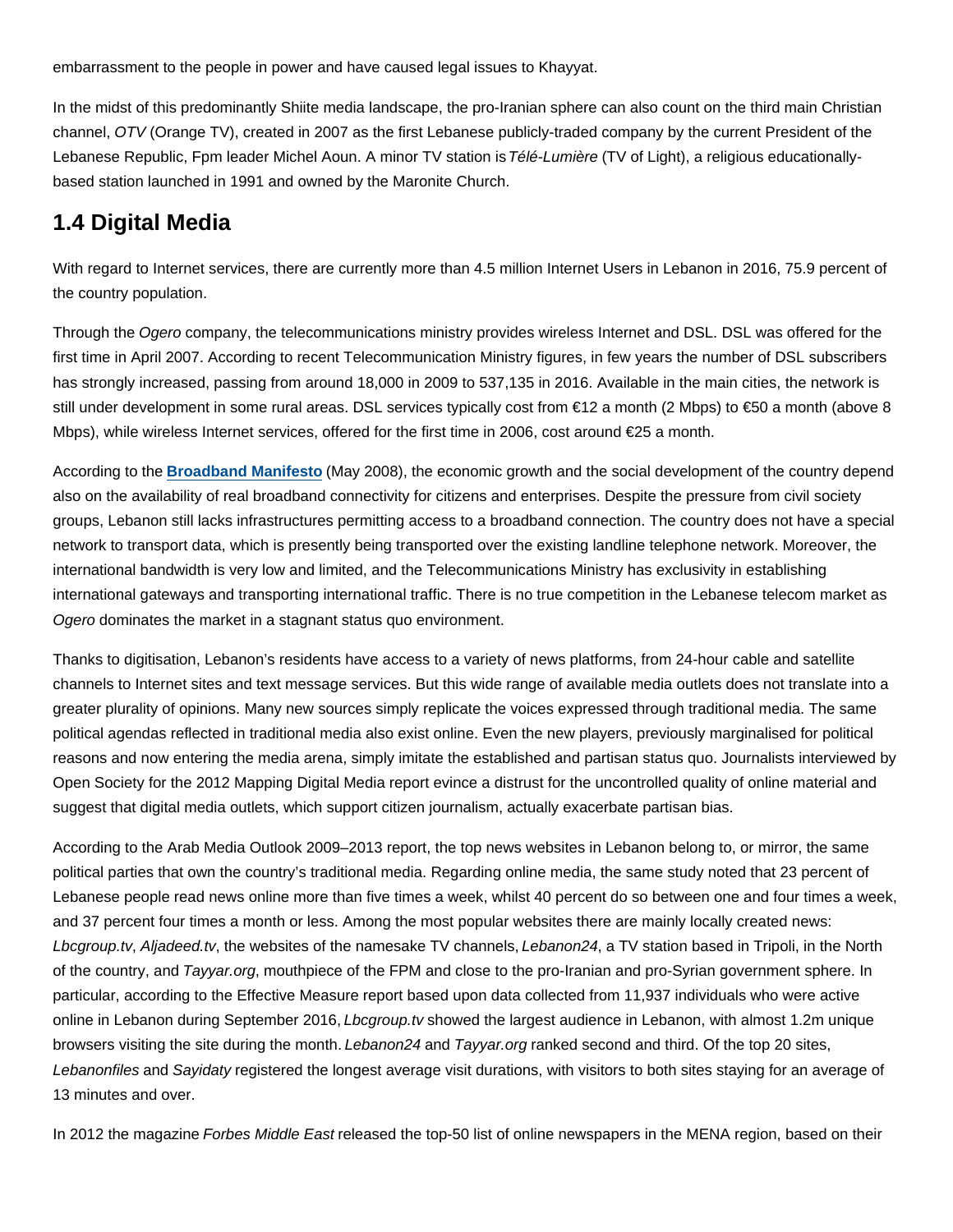"presence online, their content and the number of followers they generate." Three Lebanese newspapers were included in the first 20 websites (Al-Akhbar at number 12; An-Nahar at 13 and As-Safir at 17).

Even though it is not always a reliable source of information, the two main mobile operators (Alfa and Mtc) and many media outlets offer a breaking-news service via text messages. This service is valid in Lebanon and abroad and usually available for a \$10 fee a month. In more recent times, the websites of the major newspapers and TV stations (also pan-Arab satellite channels) have all started developing their own app for Android and iOS to promote their contents and send alerts for breaking news to mobile phones and other devices. Web television and video news are still scarcely used on Internet newspapers . The dominating source of web TV is Youtube and the various social network platforms such as Facebook.

## **1.5 Social Networks**

With the birth and rise of social media, Lebanese people have quickly used new technologies to connect, communicate and share information with each other. Over the past years, a slight dip in the demographic trend has been observed, as users over the age of 30 have steadily uptaken social media usage.

Facebook and WhatsApp are the most used social media channels in Lebanon. According to data from the Internet World Stats, with 3.1 million Facebook subscribers (Jun 2016), Facebook penetration in Lebanon is above 50 percent, a rate that indicates a continuous growth and a pervasive use of this social network in the society. The Arab Social Media Report (ASMR 2014) reveals that English is the dominant language on Facebook, with the largest percentage of Facebook posts from Lebanese accounts written in English (78 percent, 32 percent in Arabic and 10 percent in French).

Being connectivity the main reason for people to use social media in the first place, it comes as no surprise that Twitter is by far less popular than Facebook, and Lebanon is no exception. The penetration of Twitter in Lebanon is slightly below 2 percent – as the statistics provided by the aforementioned ASMR demonstrate – with a total number of active users in Lebanon of 178,000 people as of March 2014. As officially defined by Twitter, an "active user" is someone who logs in (but does not necessarily tweets) once a month. As with Facebook, Lebanon is the most gender-balanced country in the Arab world. The estimated number of tweets produced by Twitter users in Lebanon in March 2014 surpassed 18m tweets.

## **1.6 Opinion Makers**

Some emerging voices – often not aligned with any political group – have recently created a space with blogs and online social networking tools forming a growing community of online activists. These people might exert some influence in the socio-political and cultural realms, especially among the youngest generations, but they still have to compete with the power of traditional media.

At the same time, social activism has benefited from digitisation. As the report entitled Mapping Digital Media by Open Society points out, the first draft of a comprehensive animal rights law, the banning of the honour crime code from the law, the protection of 170 historic buildings slated for demolition and greater media coverage of issues concerning migrant/domestic workers were all achieved through digital activism. These organisations' official websites and Facebook pages and groups are the most commonly used digital tools, and have the greatest impact.

Despite a number of disadvantages (ie. poor Internet speed, lack of specific regulations, censorship and scarce government support) activists broadly agree that overall digitisation has positively affected their online activities and their impact.

According to the website 2Famous, which ranks blogs using Google PageRank, the Alexa global ranking system and links to the websites, the top ten Lebanese blogs in 2012 were: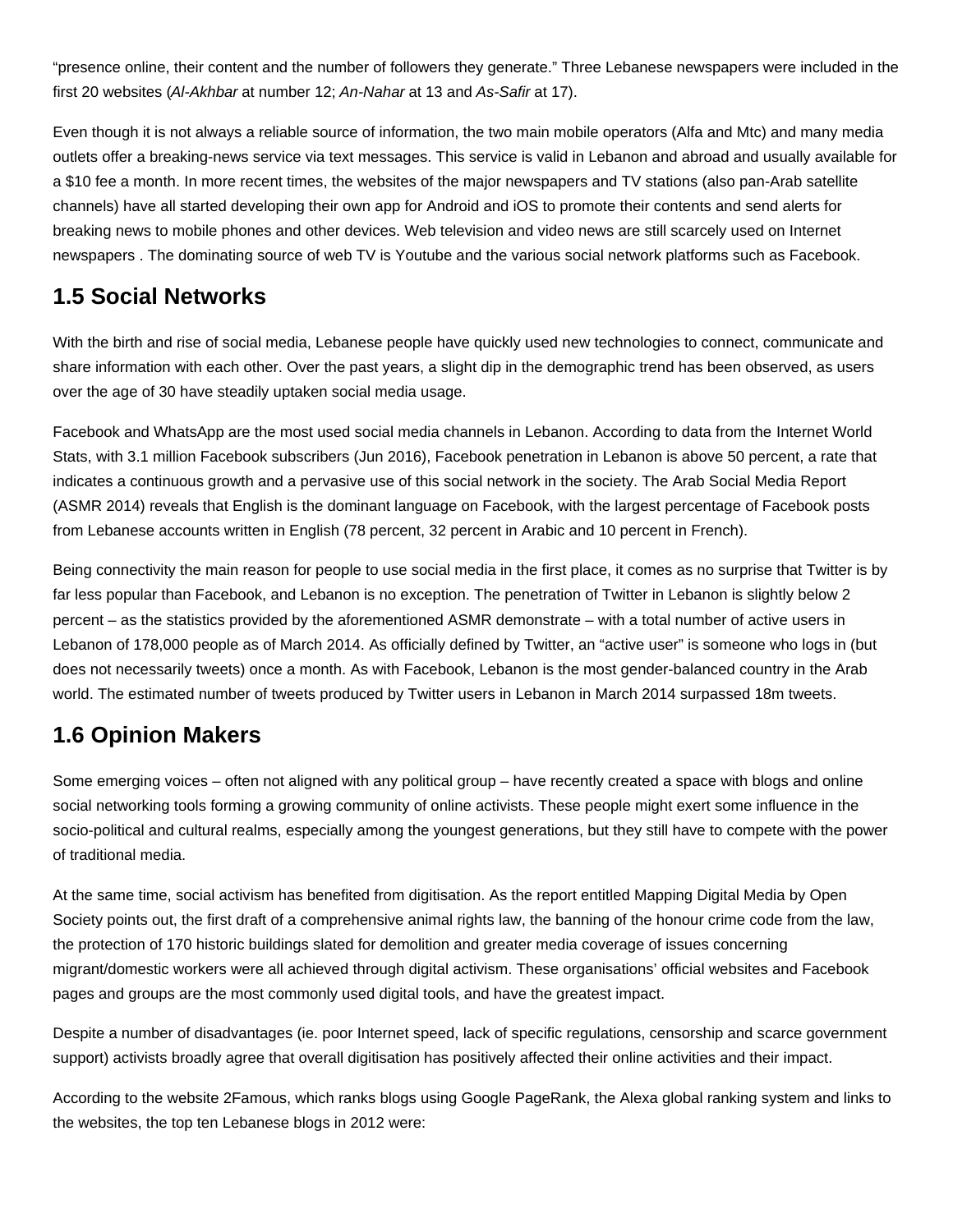+961, Blog Baladi, The Angry Arab News Service, Anissa's blog, Design Fetish, All Day I Dream of Photography, Strawberry Blu, NittyGriddy, Beirut Spring, Gino's Blog. This list reveals a dominance of blogs about current events, lifestyle and food.

The Angry Arab News Service was launched in September 2003 by Lebanese-American professor of political science As'ad Abu Khalil. The blog is known for its insightful political analysis, peppered with sarcastic commentary. Lebanese composer, pianist and playwright, Ziad Rahbani, has been also a charismatic figure who has always satirised Lebanese politics and criticised the traditional political establishment. Since 2006 he has had a political column on Al-Akhbar and has received a lot of criticism and divided his long-time fans, due to his controversial positions in favour of the Syrian government and its Russian and Iranian supporters in the context of the ongoing conflict.

Among the ten most followed Twitter accounts in Lebanon, only one does not belong to a star of the entertainment world: the Lebanese Al-Arabiyya TV presenter and award-winning journalist Rima Makatabi, with more than 2 million followers. Other important personalities that are particularly followed from the media sector are mainly TV political talk show hosts such as Marcel Ghanem (LBC) and Imad Marmal (Al-Manar), as well as Ghassan Ben Jiddo, the director of Al-Mayadin, and Gisèle Khoury (former LBC and Al-Arabiya, now BBC Arabic). Among influent opinion makers there are newspapers columnists, such as Ghassan Charbil and Jihad Khazen from the pan-Arab newspaper Al-Hayat; Michel Hajj Georgeou, writing for the French speaking L'Orient-Le Jour; Ibrahim al Amin, co-founder and editor in chief of Al-Akhbar.

### **1.7 Sources**

**Newspapers** 

- **Al-Akhbar**
- **Al-Balad**
- **Al-Bina'**
- **Al-Hawadeth**
- **Al-Hayat**
- **Al-Iktissad Wal-Aamal**
- **Al-Jaras**
- **Al-Jumhuriyya**
- **Al-Masira/an-Najwa**
- **Al-Mustaqbal**
- **Al-Shiraaa**
- **Al-Watan al-Arabi**
- **As-Safir**
- **Executive**
- **L'Orient-Le Jour**
- **La Revue du Liban**
- **Le Commerce du LevantL**
- **L'Hebdo Magazine**
- **Monday Morning**
- **N-Nahar**
- **The Daily Star**

Radio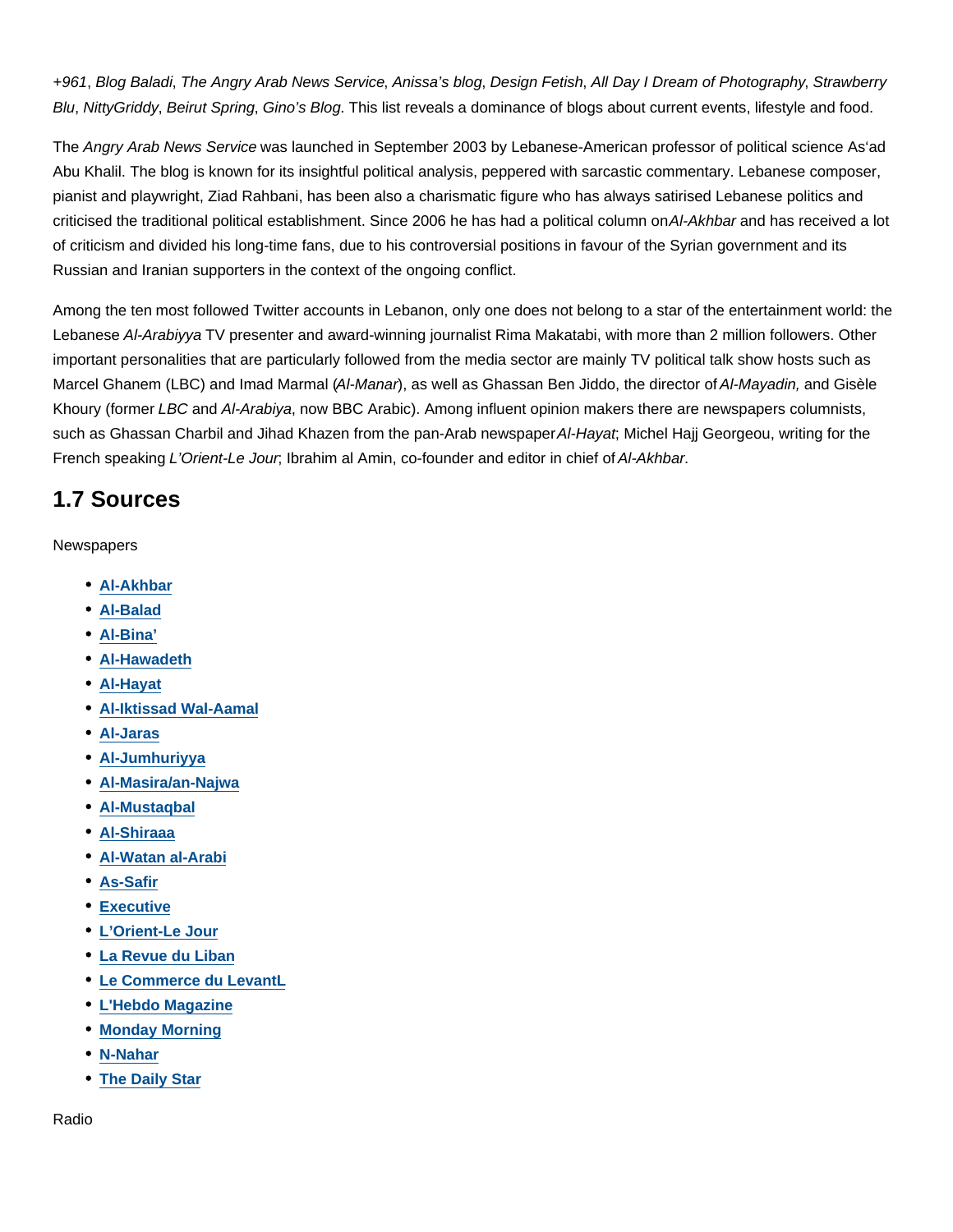- **Idhaat an-Nur**
- **Radio Liban**
- **Radio Voix du Liban**
- **Sawt al-Ghad**
- **Sawt al-Shaab**

TV

- **Al-Manar Tv**
- **Future News**
- **FutureTv**
- **LBC**
- **MTV**
- **NBN**
- **New TV**
- **OTV**

Online media

- **Elnasrha.com**
- **Lbcgroup.tv**
- **Lebanon24L**
- **Lebanonfiles**
- **Naharnet.com**
- **NowLebanon.com**
- **Saydaty**
- **Tayyar.org**

Opinion makers

- **+961**
- **All Day I Dream of Photography**
- **Anissa's blog**
- **Beirut Spring**
- **Blog Baladi**
- **Design Fetish**
- **Gino's Blog**
- **NittyGriddy**
- **Strawberry Blu**
- **The Angry Arab News Service**

# **2. Organisations**

## **2.1 Trade Unions**

As of today, Lebanon still lacks an association of journalists to protect and guarantee the rights of the people who cover the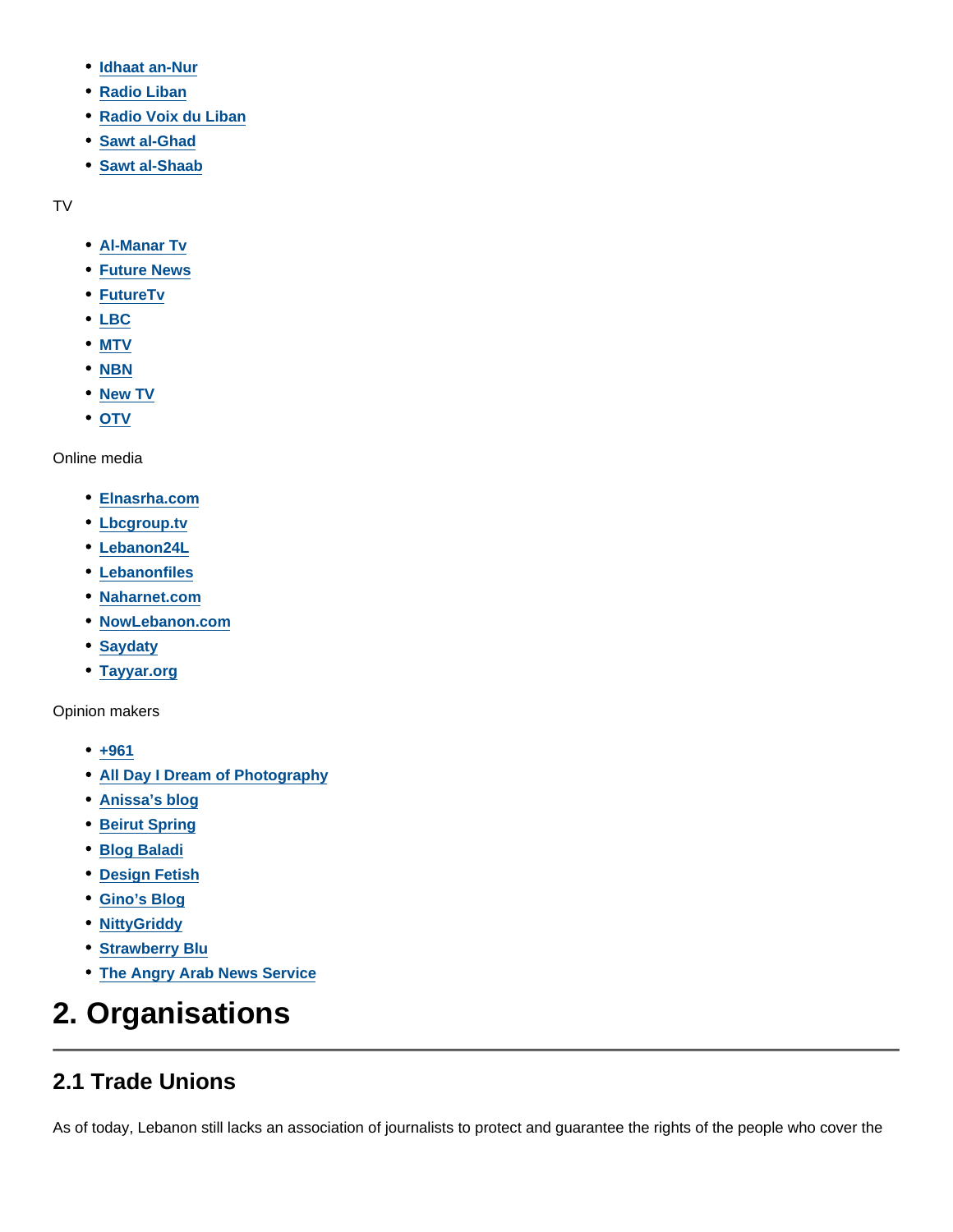many varied roles associated with the news world. In an expression of the lively activism of the early modern Levantine press that had come into being in Beirut in the second half of the 20th century, dozens of reporters and local newspaper owners gathered in 1911 at the Grand Hotel Bassoul on the city's sea-front to give birth to the "Journalists Commission" (al-Lajna assahafiyya), the first institution created to regulate relations among journalists, publishers and political authorities. After almost a century, Lebanese journalists maintain the fervour of their ancestors but still complain about the absence of official bodies to protect their rights and denounce violations. In this respect, the "Samir Kassir Foundation for the defence of media and cultural freedoms in the Arab World" (SKeyes, see below) is de facto the only organisation in Lebanon to criticize and repeatedly denounce the Press syndicates' failure to effectively support the journalists. Over the last years, SKeyes has become increasingly more effective in reporting violations against journalists and press workers and in its awareness campaigns for freedom of press.

The 1962 Press Law formally organised journalists into two syndicates: the Lebanese Press Syndicate (LPS, Nigabat assahafa al-lubnaniyya, owners) and the Lebanese Press Editors Syndicate (LPES, Nigabat muharriri as-sahafa al-lubnaniyya, editors and reporters). A Higher Press Council was also created, along with other committees, to consider other issues pertinent to journalists, including the task of devising a retirement plan.

As established in its charter, the Press Editors Syndicate formally performs the functions of both a trade union protecting the interests of its members and an accountability body monitoring the conduct of journalists as well as providing guarantees for their professionalism and ethics. However, many reporters interviewed in Beirut in 2009 stated on condition of anonymity that both the Press and the Press Editors syndicates have for decades been two ineffectual institutions created merely in order to give the impression that Lebanon respects international press organisation standards. Around 75 percent of Lebanese journalists accredited by the Information Ministry do not appear as LPES members. The latter actually performs neither the function of a trade union nor that of an accountability institution. Moreover, in Beirut, officials of neither the LPS nor the LPES, when contacted were able to clearly describe the nature and the function of the Higher Press Council.

According to local observers, there is no doubt that today the two bodies continue to be dominated by the political and sectarian carve-up, with a Maronite heading the LPES and a Sunni as LPS's chief. In 2012, Aouni al-Kaaki, owner and editorin-chief of daily ash-Sharg newspaper, was voted LPS president, succeeding Mohammad Baalbaki who had served in the post for over three decades; and last year the Press Editors Syndicate re-elected Elias Aoun.

These organisations have proved to be weak and ineffective in their actions: the Press Syndicate must take decisions jointly with the owners' syndicate. As the employees usually have conflicting interests with their employers, collective action is paralysed. Moreover, both the syndicates are usually led by constantly re-elected octogenarians clinging to power and derisively referred to by detractors as "Jurassic Park". This system benefits only a handful of their executives and some faithful members.

Recently, when along with LBC and MTV, the An-Nahar newspaper announced the dismissal of a total of more than 150 employees, the LPES took almost a week to issue a weak statement to "express solidarity with the colleagues" without taking any firm and effective position against these measures.

Given the financial crisis newsrooms are now facing, a lot of workers of the media sector have been unpaid for long time. Many of them have remained silent and searched for other jobs to do at the same time, also because the Lebanese legal system offers few chances for journalists to fight for their rights. When asked if they had gone on strike, the majority said they had not. Another possibility for unpaid staff is to ask for mediation at the Ministry of Labour. The minister then summons the two parties to find common ground on the matter. Several journalists from Al-Mustaqbal and An-Nahar have begun such procedures. If mediation fails, journalists can sue their employers in court, but this procedure is obviously costly and it might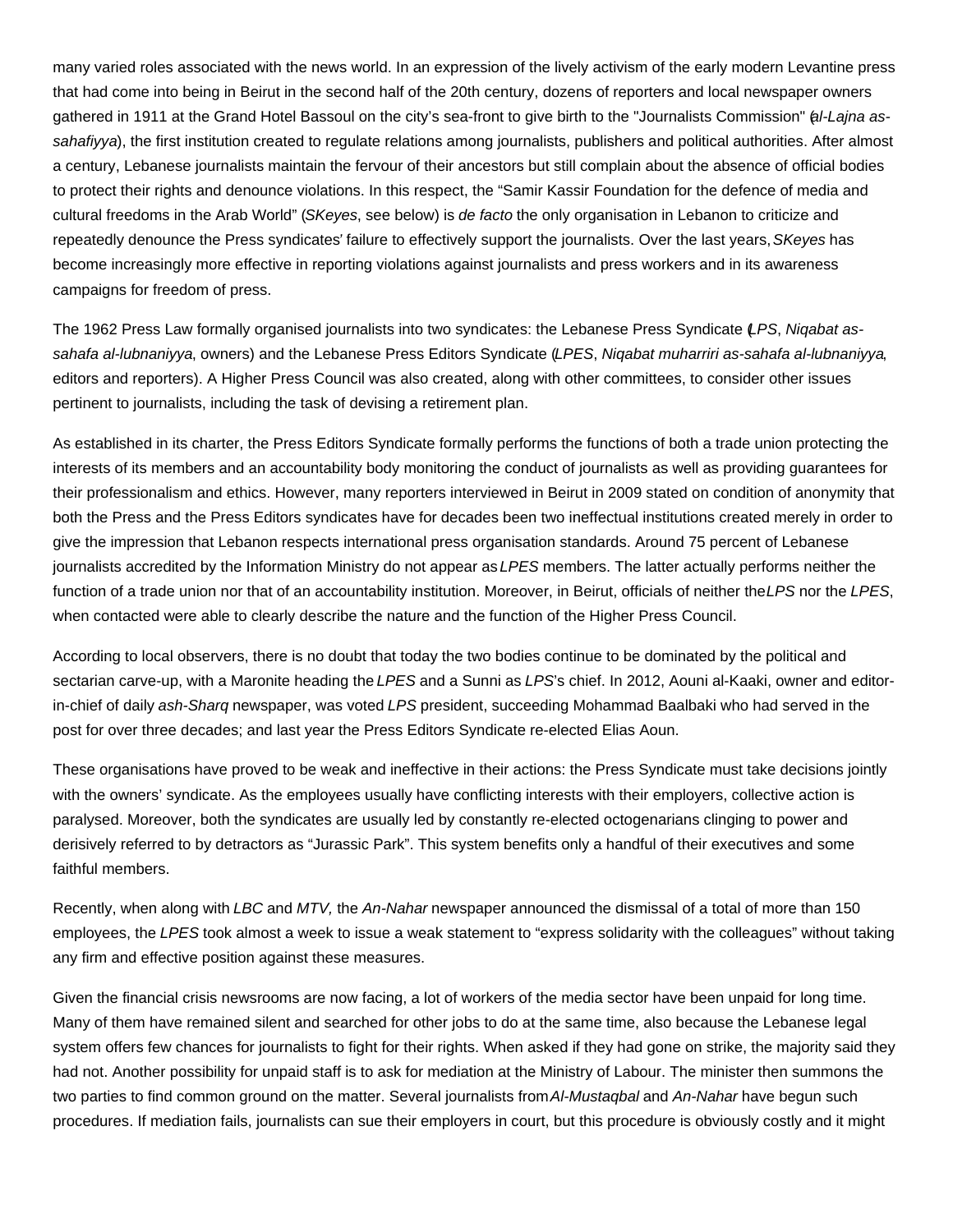take years to reach a final verdict. As a witness recalls, a small group of journalists once attempted to strike and block the broadcast of a programme on Future News. After a meeting with the management, to which only the editors were invited, the strike attempt was aborted without explanation.

## **2.2 Journalist Associations**

In the last decade, some independent associations were created in Lebanon to fill the vacuum left by the absence of effective trade associations and accountability institutions.

The Samir Kassir Foundation (named after the Lebanese journalist and historian killed in Beirut in 2005) in November 2007 created its 'armed wing' SKeyes not only to support the new generation of reporters but also to monitor violations against press freedom in Lebanon and the Arab world. Samir Kassir Eyes is based in Beirut and has regional correspondents – some of them undercover – in Jordan, Syria, the Palestinian Occupied Territories and Israel. Its aims are to defend freedom in academic and scientific research, to act within the framework of civil society forces for defending freedoms while respecting the law and to build a media and cultural lobby at Arab and international levels.

The SKeyes centre was established through a grant from the Foundation for the Future, an international organisation based in Amman (Jordan), whose work is dedicated to freedom of expression. SKeyes has mainly financial support from the European Union. The SKeyes centre periodically organises workshops, exhibitions and conferences on specific issues, prepares regular reports and protest petitions by journalists and intellectuals, participates in organising awareness campaigns, offers its legal staff to help journalists and intellectuals subjected to prosecution, lawsuits and prison, and liaises with local and international committees that defend journalism, culture and human rights.

One of the most active independent associations is the Maharat Foundation, a group of journalists who have worked together and personally experienced the obstacles to free journalism in Lebanon. Their aims are among other things to develop media skills and limit the effect of self- and government-imposed censorship on media.

In 1993 another "group of young journalists", trained in the media departments of the Beirut universities, formed the Club de la Presse (Nadi as-Sahafa), a non-for-profit organisation with the ambition to become a "free journalistic pulpit". In 2006 thanks to several private donations from Lebanese and Arab businessmen, the Club de la Presse opened its prestigious headquarters in one of the newly restored buildings in central Beirut, where it regularly organises workshops, press conferences, book presentations and training courses with the declared aim of "helping young journalists find employment and overcome the difficulties of the Lebanese media system". In recent years the Club de la Presse has gradually lost its role of reference point for local and foreign journalists.

## **2.3 News Agencies**

The main Lebanese news agency is the state-owned National News Agency. Founded in 1961 and now located in the Ministry of Information building in central Hamra Street, the Nna has dozens of reporters in Beirut and other regions, from the northern borders with Syria to the southern Blue Line of demarcation with Israel, from the Mediterranean coast to the eastern fields of the Beqaa Valley. In the last years, its Arabic website has improved in terms of accessibility and frequency of update of the news, whilst its French and English versions are not updated with the same pace of the Arabic page.

Another local news service is the private and more modest Central News Agency (Wikalat al-anba' al-markaziyya), better known as Al-Markaziyya. Created in 1983 and directed by the Pierre Abi Aql, it has the ambition to compete with the Nna in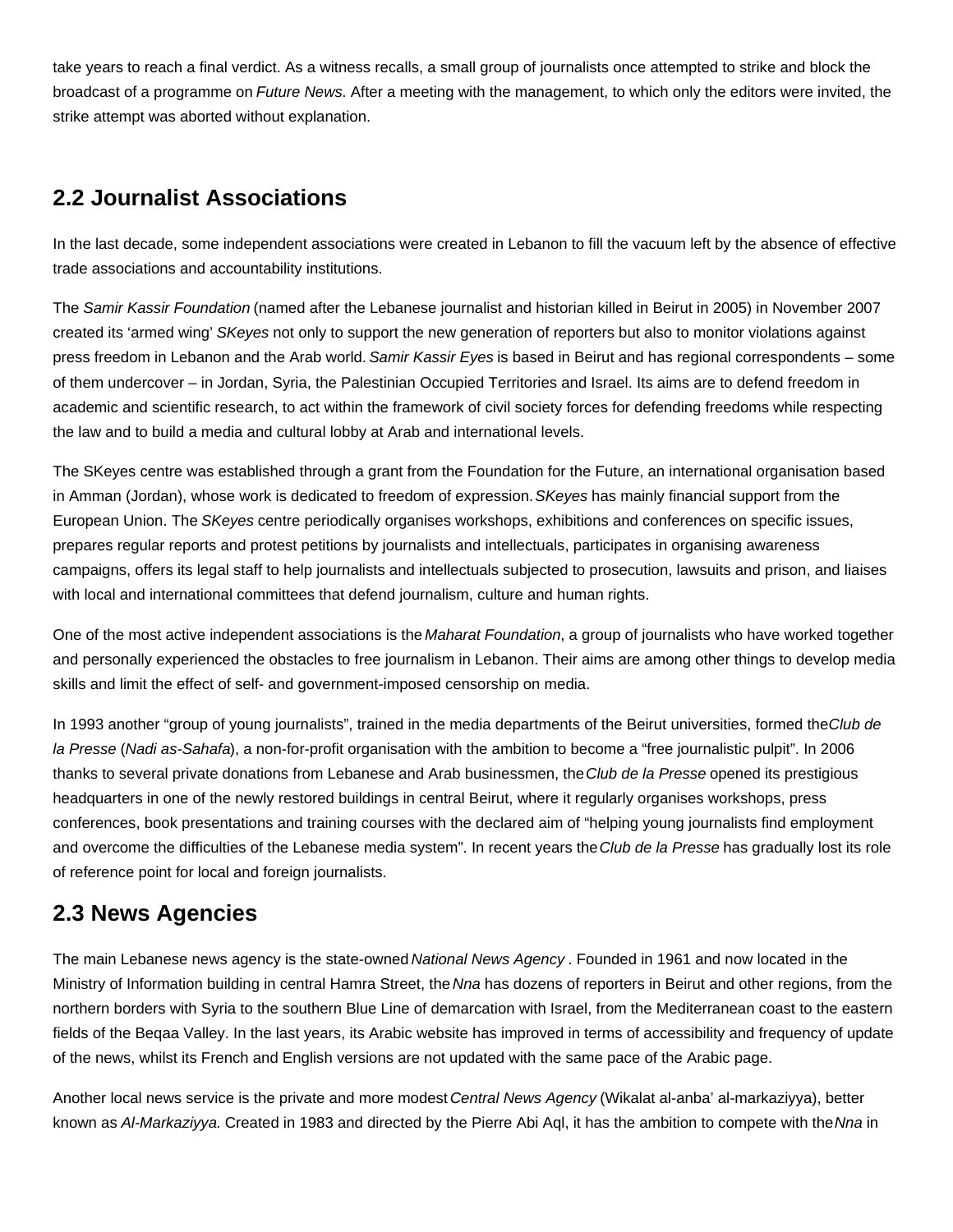the local market, but does not seem to have the same penetration in the Lebanese territories.

On the other hand, political, economic, social and cultural features published by the Arabic services of Reuters, Agence France Press (AFP), Deutsche Presse-Agentur (DPA) and Adnkronos International (AKI) usually find considerable space in Lebanese media outlets, as do their "bulletins" (breaking news), which are often quoted by the local TVs, radios and news web sites.

### **2.4 Audience measurement organisations**

Neither on the official website of the Lebanese Ministry of Information, nor on the page of the Ministry of Telecommunications it is possible to find available data on radio and TV audience.

Since 1999, IPSOS, an international leading media measurement company, has been providing complete Television Audience Measurement (TAM) data to the Lebanese market. IPSOS has the almost absolute monopoly on statistics on audience measurement in the country, a monopoly only partially broken in 2012 by the German market research company GFK Media Research. Being IPSOS funded primarily by LBCI (the Lebanese Broadcasting Corporation), there is a clear conflict of interest in this matter. In fact, in October 2014, five television stations (MTV, Future TV, NBN, al-Jadid and Téle-Liban) decided to withdraw from IPSOS surveys, tired of its "inaccurate ratings" and of what they described as the company's "opaque" measures and relationships with LBCI.

In addition to this, the provision of TAM meters throughout the entire country cannot take into account demographic changes, due to the scarcity of national statistics on population and its distribution (the last official census in Lebanon was conducted in 1932). As a direct consequence, representative audience samples can hardly be obtained. As media expert Sara El-Richani points out, the unreliability of the figures on audience depends also on the limited number of TAM meters in the country. In fact, these devices, primarily for security reasons, are absent from densely populated area, such as Hezbollah strongholds in the Southern suburbs of Beirut or in the South of Lebanon, or the Palestinian camps.

### **2.5 Sources**

Trade unions

- **Lebanese Press Editors Syndicate**
- **Lebanese Press Syndicate**

Journalists associations

- **Mahara Foundation**
- **SKeyes Media**

News agencies

- **Adnronos International**(AKI)
- **Agence France Press in Arabic** (AFP)
- **Central News Agency**
- **Deutsche Presse-Agentur in Arabic** (DPA)
- **National News Agency** (NNA)
- **Reuters in Arabic**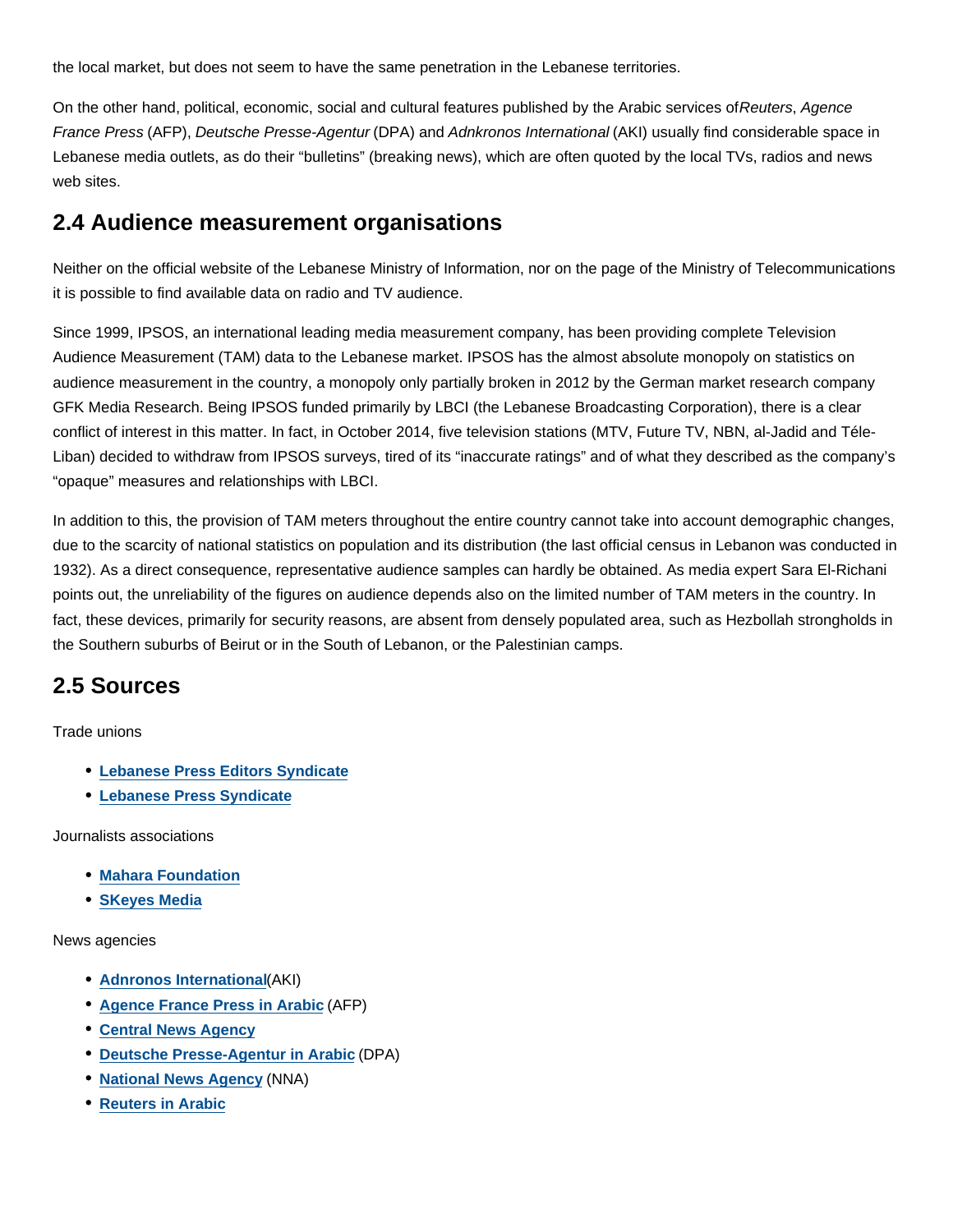**IPSOS**

# **3. Policies**

### **3.1 Media legislation**

Lebanese media are formally organised under the 1962 Press Law and the 1994 Audiovisual Media Law, but in many aspects rules are respected only on paper. The 1962 Law was officially enacted in order to "protect the press from random abusive interventions" and to shield the State and its citizens from biased campaigns in the press. The law defines a journalist as being at least 21 years of age, having a baccalaureate degree and having apprenticed for at least four years. Practicing journalists do not require certification, although those with a degree in journalism must register with the LPES, whilst it is the Ministry of Information that issues annual press cards.

As is the case for other Arab states' press laws, the Lebanese text states vaguely that "nothing may be published that endangers national security […] national unity […] or that insults high-ranking Lebanese officials […] or a foreign head of State". It is difficult not to perceive a subtle warning to reporters behind these loaded and ambiguous expressions. In the recent past, several episodes have focused attention on the concrete danger posed by these controversial articles in the Law.

According to the 1962 Press Law, in order to own a newspaper, both the owner and all stockholders of a joint-stock company must be Lebanese citizens. However, in practice the law is often dodged by foreigners who buy stocks under Lebanese names. As a result, a number of Lebanese newspapers depend on foreign funding.

The 1994 Audiovisual Media Law separated TV and radio stations into two categories: those licensed for broadcasting news and political coverage and those focusing only on entertainment or general interest content. As mentioned before, the new rule on the one hand abolished the State broadcasting monopoly; whilst, on the other hand, it forced dozens of TVs and radio stations to close, thus favouring the emergence of a few powerful local and regional tycoons at the expense of pluralism and freedom of expression.

Flagrant contradictions in the country's media laws and regulations have been periodically reported, revealing the lack of an effective framework to regulate media work and the legal rights of media workers. Not only laws governing media in Lebanon are outdated, but also they can be found in the penal code, the Elections Law, the Press Law, the Military Justice Code, and the Audiovisual Media Law, creating a logistical nightmare of overlapping jurisdictions. The digitisation and new digital media also necessitate the establishment of new laws and regulations. In 2010, Mr Tariq Mitri, who was then minister of information, launched a series of consultations with journalists, media owners, advocacy groups, and politicians to identify priorities and guidelines for a new comprehensive legal framework. The heated debate that was taking place got stopped when the unity government collapsed in January 2011, and then stalled by the ensued political paralysis.

A 2013 Ministry of Telecommunication **report** (the minister in charge was then Nicolas Sehnaoui) stated that a new media law, "essential to the development of the sector", was still awaiting approval by the parliament. The draft included several key amendments to comprise digital television and various broadcast formats (Internet Protocol Television and Mobile TV). The report, however, did not mention any substantial overhaul to control the many flaws of the current legal frame.

## **3.2 Accountability systems**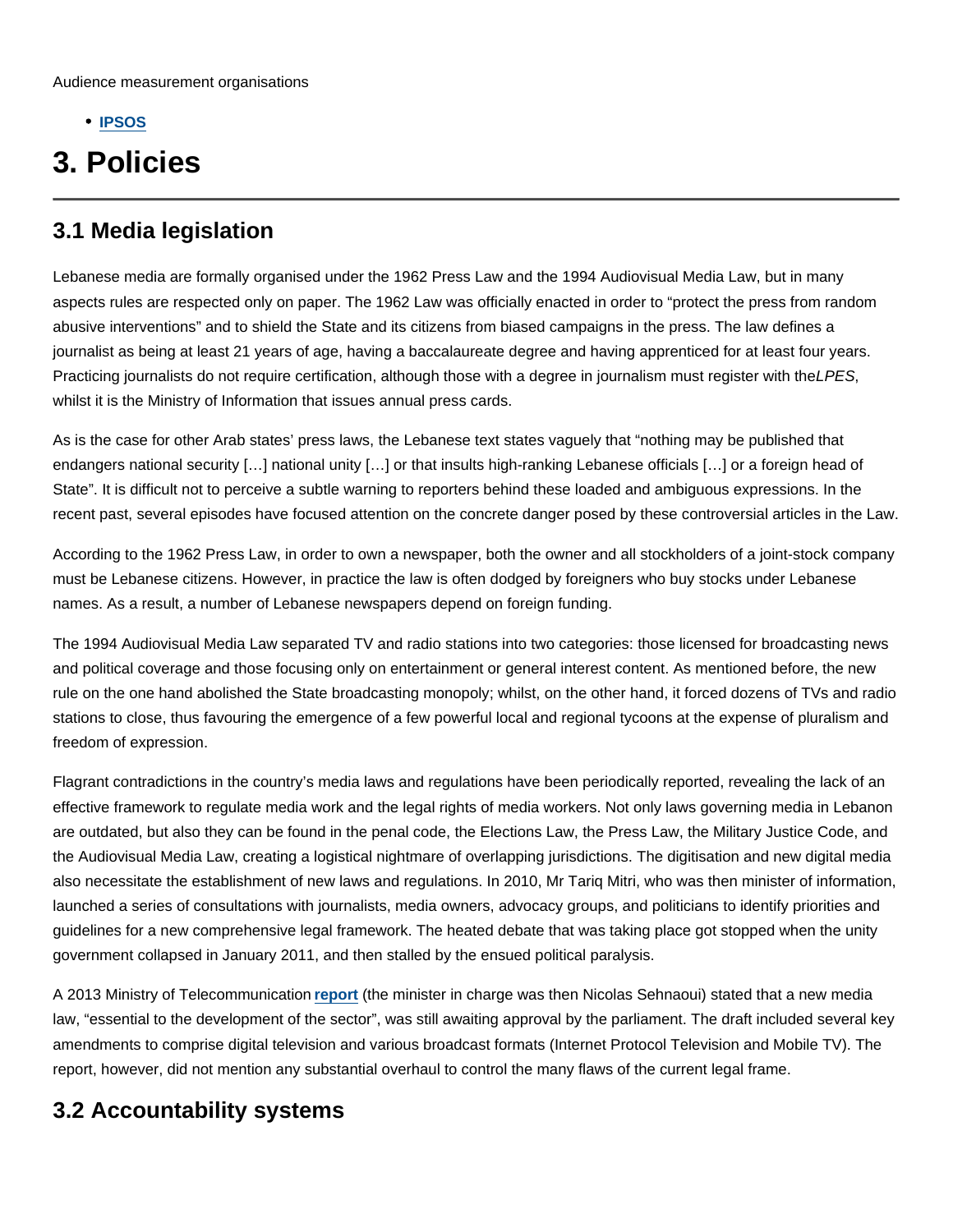#### **Censorship and Self-Censorship**

Lebanon's media environment is known to be one the freest in the Arab Near Est. However, the country is plagued by a confessional government system, with most of the leaders supported by foreign countries, which inevitably influences media. Digitisation has not affected the business model Lebanese media rely on and that is fostered by partisan and foreign financial support. Most of the country's news outlets support and represent public personalities and/or a political party with little room for independent and marginalised voices, or for diversity. And the vast majority of these outlets are owned, managed, or financed by local or regional powers. News media all too often become propagandists for their patrons. Publishers are often politicians themselves linked to religious sects. They exert indirect and direct pressure on journalists. In some cases, reporters transform into political activists who reproduce a narrative, censoring and exaggerating it, without caring about professional ethics.

In 1967, censorship on foreign publications was abolished and three years later the government decided to withdraw censors from TV stations. But formally the Sureté Général (General Security) still maintains power to control and censor the press and media. Between 2008 and 2009 Tariq Mitri, who was then the Information minister, repeatedly expressed his willingness to abolish any form of censorship and on this point he has presented a draft law in Parliament that is still being debated in parliamentary committees. However, it is not difficult to imagine that reporters in fact practise self-censorship so as not to be subjected to various kinds of pressure and in order to protect themselves and their relatives both physically and psychologically.

Nevertheless, in 2016 Lebanon was ranked 98<sup>th</sup> in the Reporters Without Borders world press freedom index, before Israel (101<sup>st</sup>) and second among Arab States (after Tunisia,  $96<sup>th</sup>$ ). In the past years, Lebanon has been significantly downgraded, as it was  $61^{th}$  in 2009, 78<sup>th</sup> in 2010 and 93<sup>rd</sup> in 2011.

In this period, the government has targeted social media activists and bloggers to reduce online criticism and track down those responsible of it: Low-profile police arrests, interrogations, and intimidations have not been rare in the new media sphere. In June-July 2010, the public prosecutor accused three citizens of defaming President Michel Suleiman on their blogs and Facebook. In the same period, a local blogger was interrogated by military intelligence for posts critical of the armed forces and the president.

As the report entitled Mapping Digital Media by Open Society points out, extra-legal methods have been used to identify people behind anonymous online content, but such episodes are mostly low-profile and little known, partly because they are often not reported due to intimidations and threatens.

## **3.3 Regulatory authorities**

The regulations governing the press in the current time have been sharply criticised for promoting a highly conservative conception of journalism, based on a corporatist approach and treating the press as a distinct and insular profession rather than as a general activity that any person may engage in. After the promulgation of the 1994 Media Law, the National Council for Audiovisual Media (al-Majlis al-watani li-l-l'lam al-mar'y w-al-masmu) was created in order to monitor respect of the 1994 Law. But the council continues to be an ineffective institution and its reports of violations perpetrated by politicians, parties and intelligence services against the press go unheeded. Moreover, it is clear that its members are chosen mainly along sectarian lines, as is always the case for Lebanese institutions.

Suspension of the press and confiscation of journalists' press cards can occur in case of breach of professional ethic, disrespect for national sovereignty, spread of false or confidential information, defamation of heads of states, threat to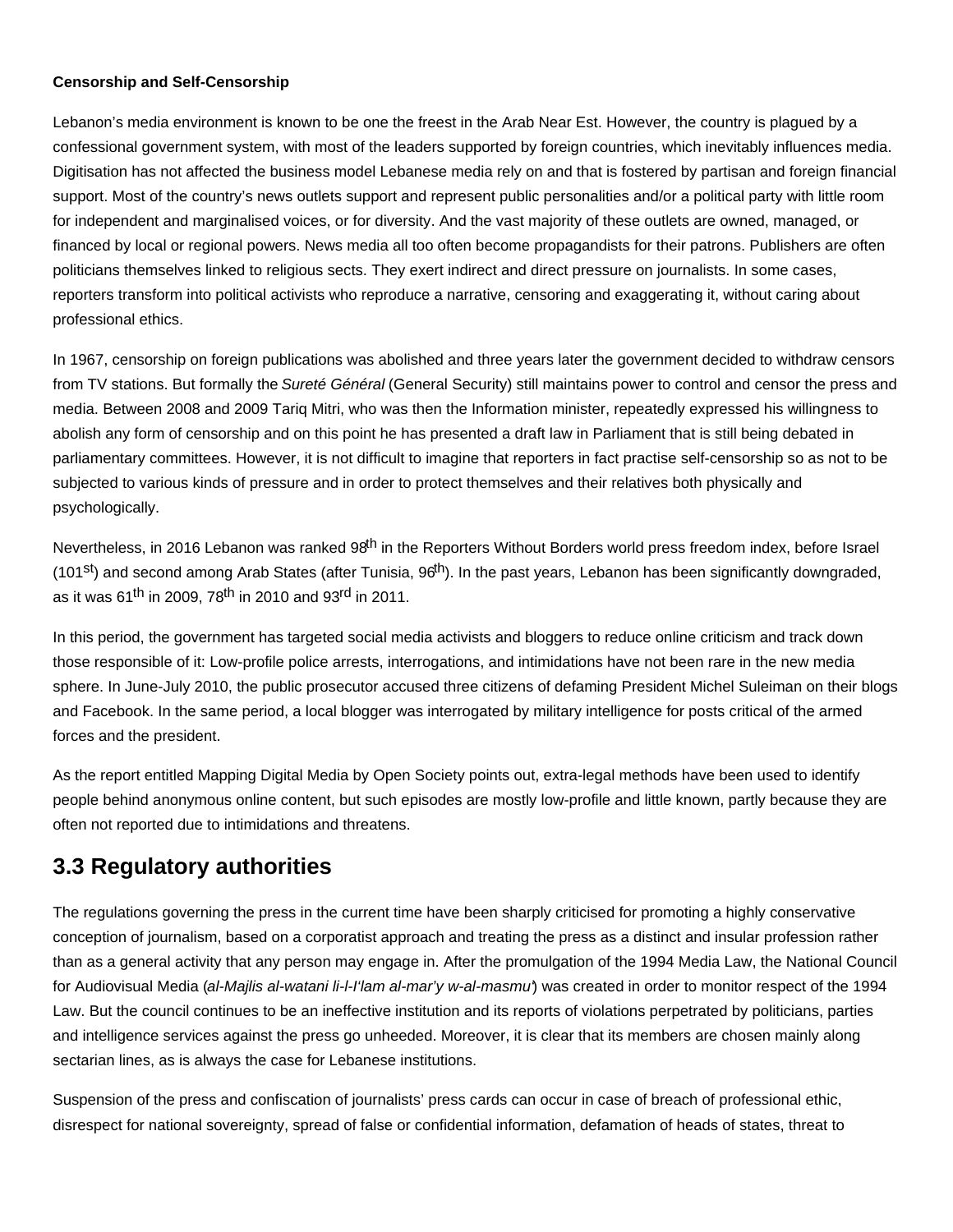national integrity and security. In Lebanon, public prosecutors do not possess the power to close any media outlet. They are only entitled to seize the controversial publications and then refer the matter to the competent authorities. This being the general procedure, the minister of information can close any television channel.

The application of these laws has been all too often politically motivated and characterised by arbitrariness. A famous case was the coerced closure in 2002 of MTV channel and Mount Lebanon radio station, owned by Gabriel Murr, which resumed broadcasting only in 2009. The publication court accused the stations of violating the law that prohibits airing on behalf of candidates during elections, but, since also other Lebanese channels did not comply with the elections law, some observers suspected that the closure was due to MTV's criticism of the Lebanese government and of Syria.

In 2010, the aforementioned Maharat Foundation, together with MP Ghassan Moukhaybar proposed a draft media law ("Maharat Bill") to modernise the legislation of the media sector. The bill proposes to abolish prison sentences for speech offences committed by journalists (a right to which only journalists registered in the Editors Syndicate are currently entitled ) when communicating their opinion, whether on a print media outlet or online. Moreover, it puts the cancellation of the licensing for newspapers, the Press Union and all the requirements to practice journalism, forward for discussion . Furthermore, it aims to guarantee online freedom of expression without any interference from the government that is not allowed to block or filter online content or to impose any licensing for online media. The Maharat Bill is still under consideration by the information and communication parliamentary committee.

The new digital media environment also necessitates the establishment of new laws and regulations for media and telecommunications. There is currently a great deal of confusion as to which legal framework is applicable to online media outlets, because the Publication Law and the Audiovisual Media Law respectively regulate print and audiovisual broadcasting and are not easily transposed to digital media. Nonetheless, the legislation designed for traditional media has partly been applied to the digital media, and special laws and regulations for the Internet, mobile telephony, and other digital media have yet to be established. In June 2010, a number of groups of the civil society successfully delayed a vote in the Lebanese parliament on a draft for a "New Information Technology Law". This draft contained a large amount of restrictive measures of the online freedom of expression and would have severely affected privacy rights of citizens and corporations, as well as reduced journalistic freedom in the digital sphere.

In the same year, the Ministry of Information launched consultations with media owners, journalists, advocacy groups and politicians to identify parameters for a new comprehensive legal framework in order to improve the current situation.

The laws and regulations that have been proposed so far, mainly serve the interests of the operators and businessmen and do not try to put a limit to the power of the dominant politicians and sectarian groups. The digital media are in fact firmly in the hands of the same dominant political sectarian groups that control also the traditional media.

The licensing of Internet Service Providers (ISPs) and the operation of mobile phone services are allocated to the dominant political powers that already control the broadcast license.

### **3.4 Sources**

Laws, regulations and institutions

- **Arabic textes of 1962 and 1994 Media laws**
- **Internet Legislation Atlas**
- **Maharat Foundation**
- **Media Law**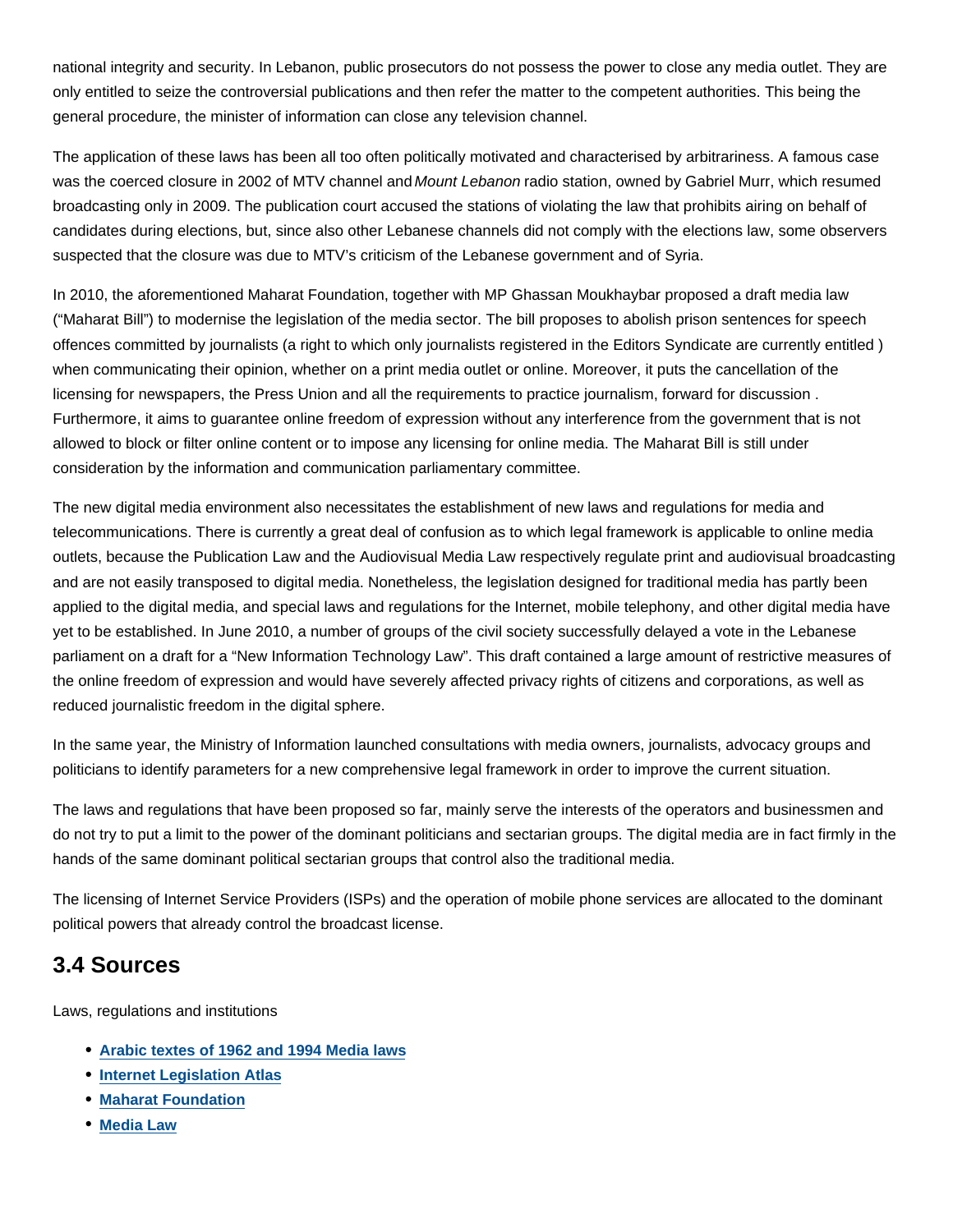- **Ministry of Telecommunication**
- **Reporters Without Borders on Lebanon**
- **Virtual Museum of Censorship**

# **4. Education**

## **4.1 Universities and schools**

In recent years, Lebanese universities have expanded and developed their focus on contemporary global issues and their attention to new technologies. Almost all the major universities in the country offer a programme of study for a degree in Journalism. All these programmes try to balance between theoretical and practical courses, so to be in line with all the developments in the fields of communication.

In the early 1990s journalism programmes were set up at the main academic institutions. The public Lebanese University and the four main private universities of the country (American University of Beirut - AUB, Université Saint-Joseph - USJ, Lebanese American University - LAU, Notre Dame University - NDU) started to offer degrees in journalism, including postgraduate studies, even though the nature of the syllabuses differed somewhat. The total study period is five to six years (three to four years for a BA and one to two years for an MA programme).

The public Lebanese University has the longest tradition in journalism education; a number of working editors and publishers have graduated from this institute, which now has an information and documentation centre and offers a French-language degree course, which combines theory and practical study.

The Journalism Training Program (JTP) at AUB is a programme for working professionals and not for university students, providing training in investigative journalism, elections coverage and newsroom management, with courses in Arabic, English and French, whilst the Maronite NDU offers a three-year course in English. In addition to this programme, AUB hosts a Department of Sociology, Anthropology, and Media Studies where students can delve into a more academic-oriented path to better understand the Arab media environment from a theoretical point of view.

Rather than a BA in Journalism, the LAU has one in Communication Arts. The degree offers three areas of emphasis, one of which is journalism, often described as "the poor orphan" of the trio. The other two areas are drama and Radio/TV/Film combined. At the same time, LAU is home to the Institute for Media Training and Research (IMTR). Created in 2007 as the result of the merging of the Institute for Media Arts (BIMA) and the Institute for Professional Journalist (IPJ), the IMTR aims to help reporters, editors and managers improve their operational skills in the new media techniques. It also focuses on issues in media law, ethics and freedom of the press in the Lebanese and Arab contexts. Further education and training for practising journalists are rare. Media groups that have the resources provide occasional internships.

More recently, also other universities started programmes aimed to prepare students to media professions. The Holy Spirit University of Kaslik, a private Catholic university, for example, has introduced both an undergraduate and a graduate curriculum within the department of Journalism and Communication in the Faculty of Letters; the school of Arts and sciences at the Lebanese International University also offers a BA programme of study for the journalism major; the University of Balamand, has a relatively new and more generic programme in Mass Communication with three different curricula (Radio/TV Performance and Production, Journalism and News Management, Marketing Communication).

## **4.2 Professional development**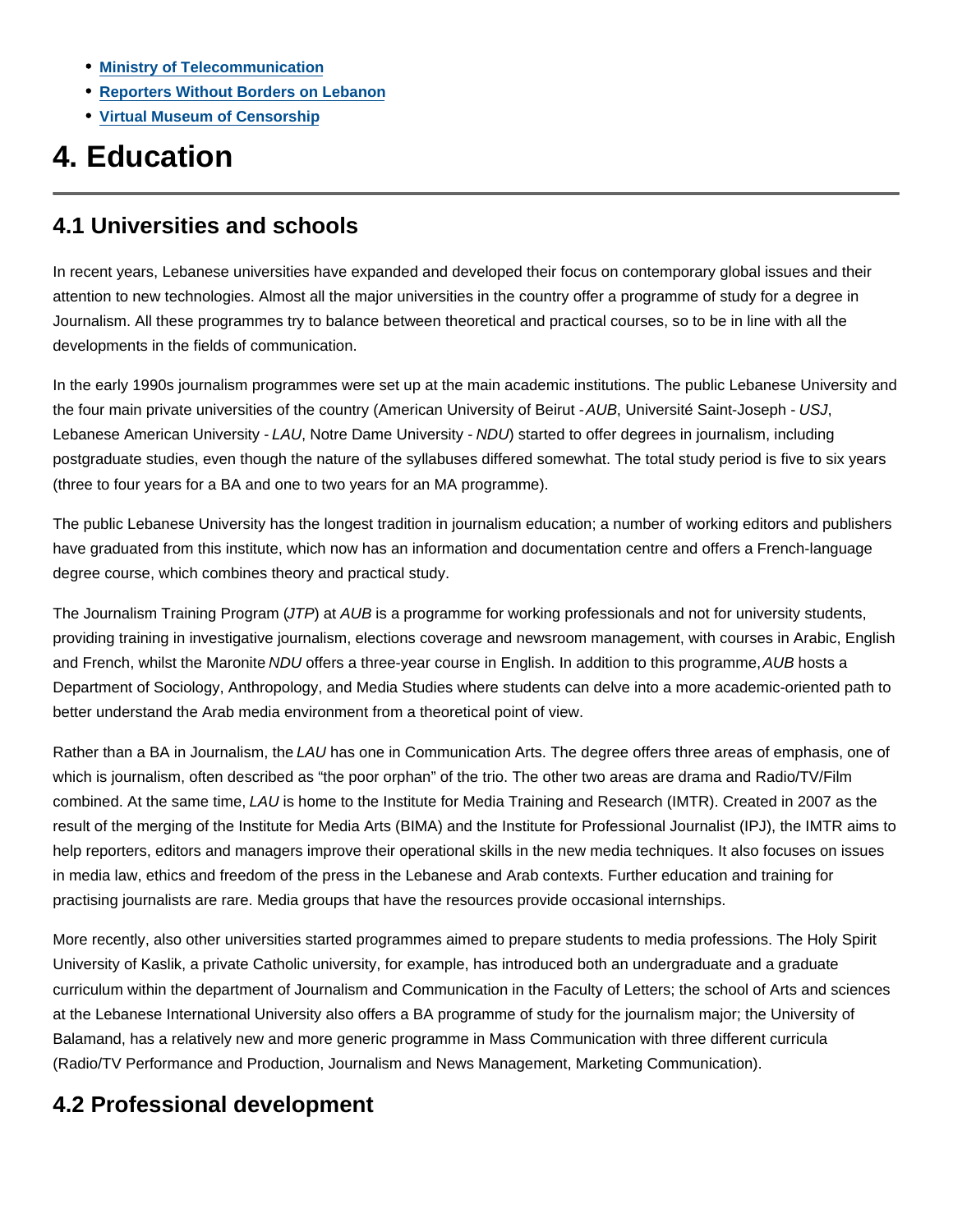Young graduates from a journalism programme have no preferential path to make their way as professionists. Firstly, they have to do an internship in a media outlet, which is usually unpaid. Then, to succeed in the profession, not only should they count on their talent, but also on family connections and community networks.

## **4.3 Sources**

Comprehensive and complete compilations of media statistics and prime sources for detailed information do not exist in Lebanon, but scattered news and few reports can be found on the Internet. These are published, for instance, by the aforementioned SKeyes, Maharat (Skills) Foundation and IPJ and include Media Unlimited, an English- and Arabic-language web platform founded by Magda Abu-Fadil, former director of the abovementioned Journalism Training Program at AUB.

Journalism studies

- **American University of Beirut**
- **Holy Spirit University of KaslikH**
- **IPJ at Lebanese American University**
- **Journalism Training Program at AUB**
- **Lebanese International University**
- **Magda Abu-Fadil** (Twitter)
- **Maharat (Skills) Foundation**
- **Media Unlimited**
- **Notre Dame University**
- **SKeyes**
- **University of Balamand**
- **University of Lebanon**

# **5. Conclusions**

## **5.1 Conclusion**

In recent years, the Lebanese media landscape has been facing one of its deepest crisis since the formal end of the civil war more than a quarter of century ago. In a highly polarised regional ecosystem characterised by a proliferation of extremist, simplistic ("with us or against us") and populist language, local reporters and news editors are exposed on a daily basis to huge pressures from the upper echelons of their respective media institutions. The priority of the newsrooms and of the agenda-setting makers has increasingly become the safeguard of the "security-and-stability" vis-à-vis the "terroristic threats" at the expense of the needs to reaffirm the principles of freedom of press and media independency. Moreover, in comparison with the 2000s, the economic crisis has deepened the precarious conditions of many journalist, photo reporters and cameramen, making them more vulnerable and more easily subjected to blackmail by politicians and local and regional media tycoons.

However, despite the absence of a real and effective protection mechanism for harassed or abused reporters and within a context where there is no clear path toward professionalisation, Lebanese journalists continue to seem to be the most lively and active in the region. Most of them are fluent in at least one European language and many are very familiar with European